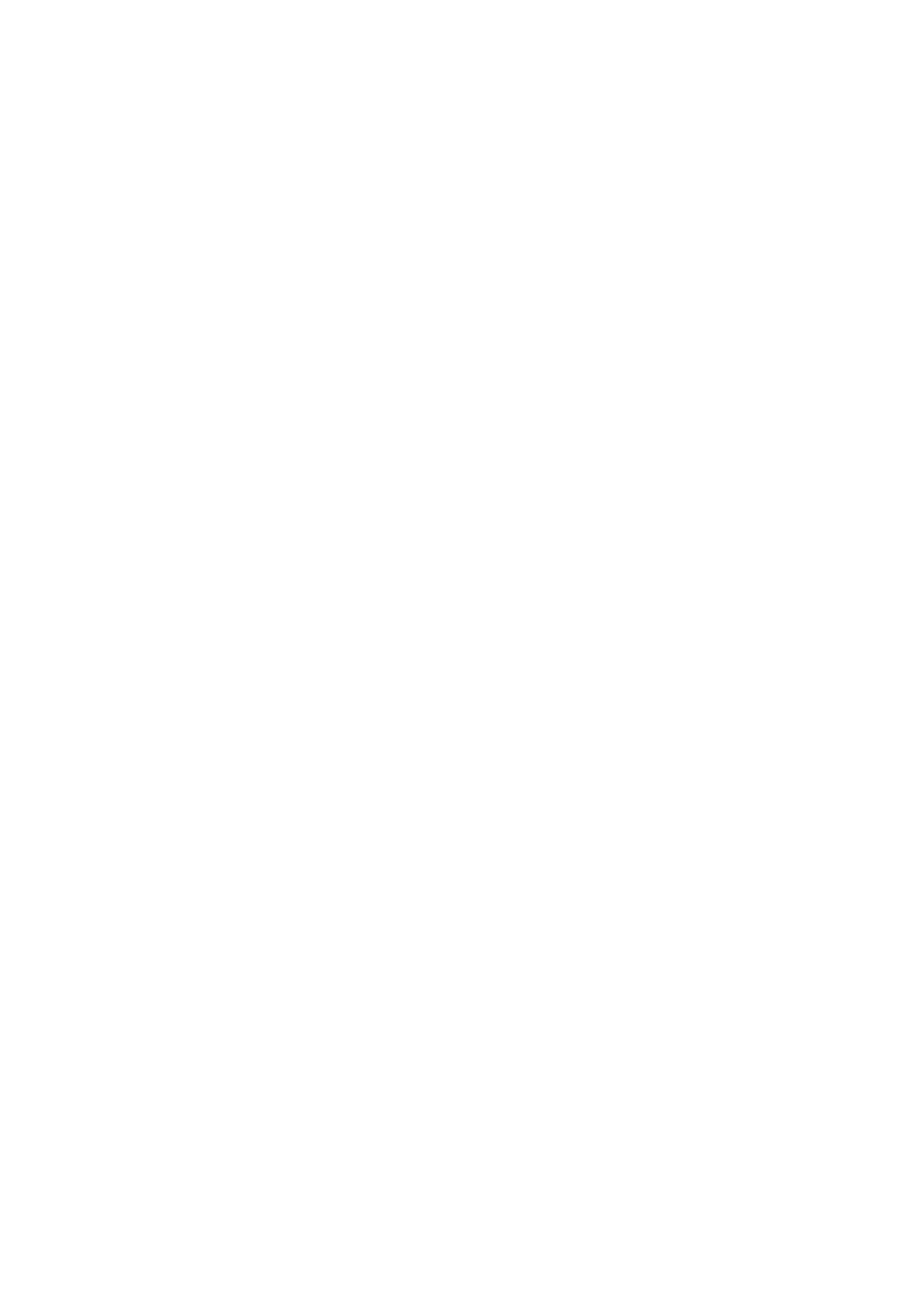### **Summary**

The thesis consists of five parts and deals with issues of volatility and volatility spillovers on financial markets. The abstracts of the thesis bring forth the essential concept, methods, and results of the thesis.

The first part describes the analysis of comovements, interdependence, and spillovers among three stock markets (Hungary, the Czech Republic, and Poland) in Central and Eastern Europe (CEE) with respect to their Western European counterparts (Germany, France, and the United Kingdom). A component GARCH model is employed with fiveminute-tick intraday price data to distinguish between short-term (transitory) and longterm (permanent) conditional volatility. In terms of spillovers, there are signs of shortterm spillover effects both on stock returns and stock price volatility. Volatility spillover effects are identified among the CEE markets, among the Western markets, and from Western markets to CEE markets. An especially important result is the identification of volatility spillovers running from stock exchanges in Budapest and Warsaw to exchanges in Frankfurt and London, respectively. This result is the first of its kind published in the literature and shows that even smaller markets may impact dominant markets in terms of volatility spillovers.

The second part introduces an analysis of exchange rate volatility in the Visegrad Four countries during the period in which they abandoned tight regimes for more flexible ones. An augmented GARCH methodology accounts for path dependency, asymmetric shocks, and movements in interest rates. The overall findings are that path-dependent volatility has a limited effect on exchange rate developments and that the introduction of floating regimes tends to increase exchange rate volatility. When the countries had flexible regimes, volatility was mainly driven by surprises. Asymmetric effects of news tend to decrease volatility under a floating regime. Interest differentials impact exchange rate volatility contemporaneously under either regime, although no intertemporal effect of interest differentials is found. As a general observation, volatility is found to be driven primarily by country-specific effects, and budgetary imbalances correlate well with exchange rate volatility in these countries.

The third part addresses the issue of volatility-related foreign exchange risk and its macroeconomic determinants in several new EU members. The observable macroeconomic factors—consumption and inflation—are derived using the stochastic discount factor (SDF) approach. The joint distribution of excess returns in foreign exchange markets and the macroeconomic factors are modeled using a multivariate GARCH-in-mean specification. The findings show that both real and nominal factors play important roles in explaining the variability of the foreign exchange risk premium. Both types of factors should be included in monetary general equilibrium models employed to study excess returns despite the fact that the effect of the nominal factor is greater than that of the real factor. On a policy level, the results show that to contribute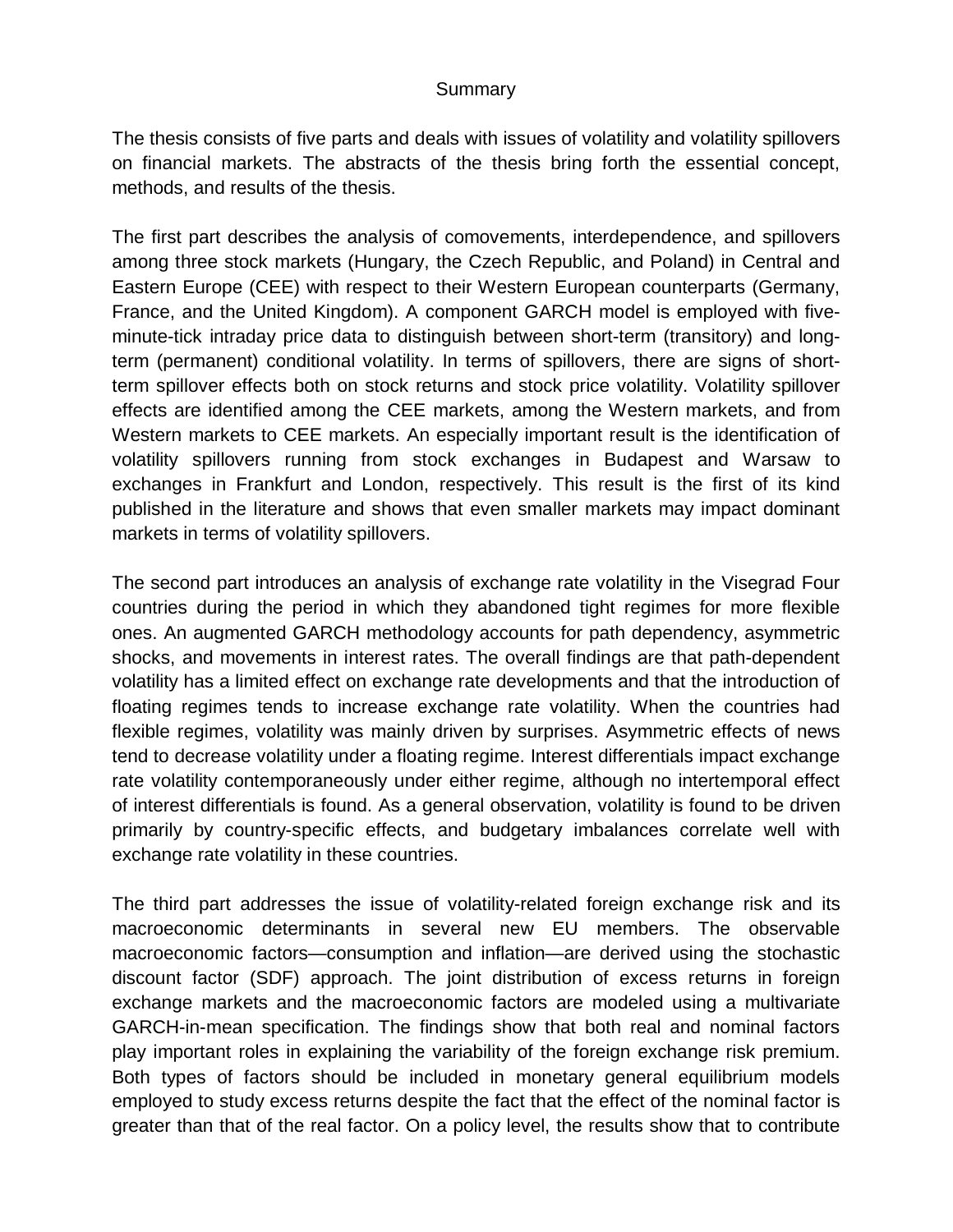to the further stability of domestic currencies, new EU members should strive to implement stabilization policies aimed at achieving nominal as well as real convergence with core EU members.

The fourth part studies the dynamics of volatility transmission between CEE currencies and the euro/dollar foreign exchange using model-free estimates of daily exchange rate volatility based on intraday data. A multivariate GARCH specification is used to model the daily realized volatility of a given exchange rate depends both on its own lags as well as on the lagged realized volatilities of the other exchange rates. For accurate measurement of the overall magnitude and evolution of volatility transmission over time, a dynamic version of the Diebold-Yilmaz volatility spillover index is constructed. The results show ample evidence of statistically significant intra-regional volatility spillovers among the CEE foreign exchange markets. With the exception of the Czech and, prior to the turbulent economic events related to the crisis in 2007, Polish currencies, no significant spillovers are found running from the euro/dollar exchange to the CEE foreign exchange markets. It is also shown that volatility spillovers tend to increase in periods characterized by market uncertainty. From a medium-term perspective, volatility increases for those countries with troubled financial sector development. A generally observed difference in the pre- and post-crisis patterns is an increase in the strength of short-term links, a sign of generally faster reaction of the markets to volatility dynamics.

The fifth, and last, part introduces a new approach how to quantify asymmetries in volatility spillovers that emerge due to bad and good volatility. The new method is based on computing the Diebold-Yilmaz volatility spillover index when negative and positive changes in returns are considered separately via realized semivariances. As a result, a volatility spillover index robust to ordering in VAR is computed so that it captures asymmetries in volatility spillovers. The new method is applied on stocks and commodity markets data. There is ample evidence of the asymmetric connectedness of the most liquid U.S. stocks in seven sectors at the disaggregate level. Moreover, the spillovers of bad and good volatility are transmitted at different magnitudes that sizably change over time in different sectors. While negative spillovers are often of substantial magnitudes, they do not strictly dominate positive spillovers. It is found that the overall intra-market connectedness of U.S. stocks increased substantially during the 2007– 2008 financial crisis. Further, asymmetries in the volatility spillovers of petroleum commodities are evidenced. The increase in volatility spillovers after 2001 correlates with the progressive financialization of the commodities. Increasing spillovers from volatility among petroleum commodities substantially change their pattern after 2008 (the financial crisis and advent of tight oil production): asymmetries in spillovers markedly declined in terms of total as well as directional spillovers. For petroleum commodities, asymmetries in spillovers due to negative (price) returns materialize to a greater degree than volatility spillovers due to positive returns. An analysis of directional spillovers reveals that no petroleum commodity dominates other commodities in terms of general spillover transmission.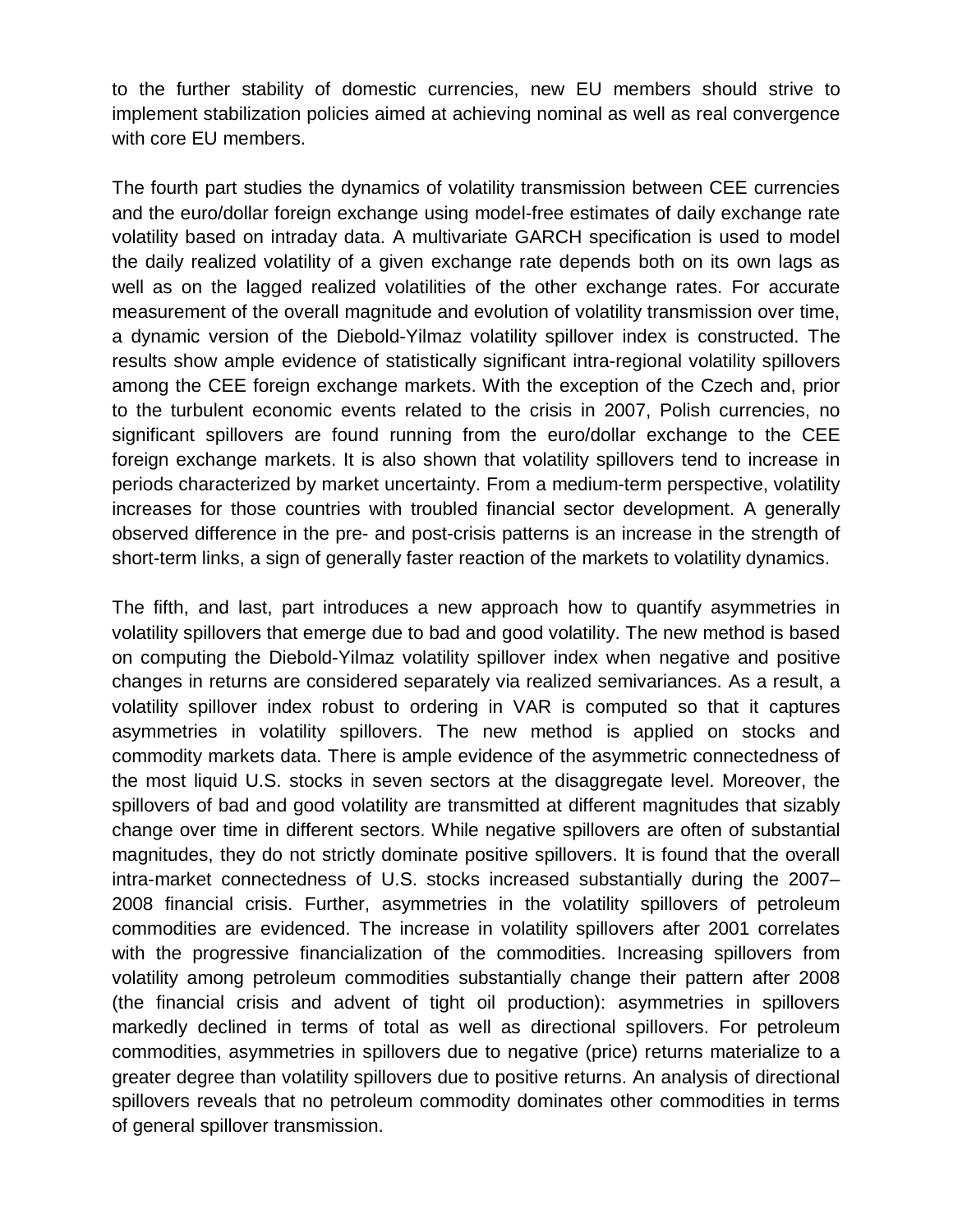## **1. Volatility Spillovers among Stock Markets**

## **Outline**

Egert and Kočenda (2007) analyze volatility spillovers among stock markets in Central and Eastern Europe (CEE) that underwent some remarkable developments both in terms of market capitalization and daily trade volume from the very beginning of the economic transformation. Although the financial systems of these countries largely remain bank-dominated, the stock exchanges appear to be well integrated with global financial markets following the lifting of restrictions on portfolio capital movements. However, given that these markets are small compared to the stock exchanges of the largest OECD countries, they may be sensitive to shifts in regional and worldwide portfolio adjustments of large investment funds and other market participants, even though the amount of capital involved in such moves are not necessarily very large by global standards. Consequently, these markets may be more volatile than wellestablished stock markets.

A number of earlier papers investigated the short- and long-term linkages among the CEE stock exchanges both in terms of stock returns and stock market volatility (Gilmore and McManus (2002, 2003); Voronkova (2004); Syriopoulos (2004); Bohl and Henke (2003); Scheicher (2001); Tse, Wu, and Young (2003); Serwa and Bohl (2005)). The evidence in the earlier literature is mostly based on data with daily or even lower frequencies, since historical intraday series from the CEE stock markets were usually unavailable; the only exception at that time was Černý and Koblas (2005). Yet, developments in volatility and contagion effects that materialize during the trading day represent a finer picture that often cannot be extracted from daily observations. Another big advantage of using intraday data is that the estimates are more robust to structural breaks (Terzi, 2003) given the relatively short time horizon studied (about 2 years) as compared to studies employing daily data (up to 10 years).

Against the general lack of empirical evidence for intraday stock market interlinkages between Eastern and Western European stock markets, Egert and Kočenda (2007) fill this gap in the literature by investigating the links and possible spillover effects for stock returns and stock volatilities among markets in Budapest, Prague, and Warsaw from June 2003 to February 2005, including their interactions with selected major developed markets in the EU (Frankfurt, London, and Paris—Western markets) on the basis of intraday data recorded in five-minute intervals. Given that this period does not cover any major crisis, the focus is on interdependence rather than on contagion. No robust cointegration relationship is identified for any of the stock index pairs but short-term spillover effects are found both in terms of stock returns and stock price volatility.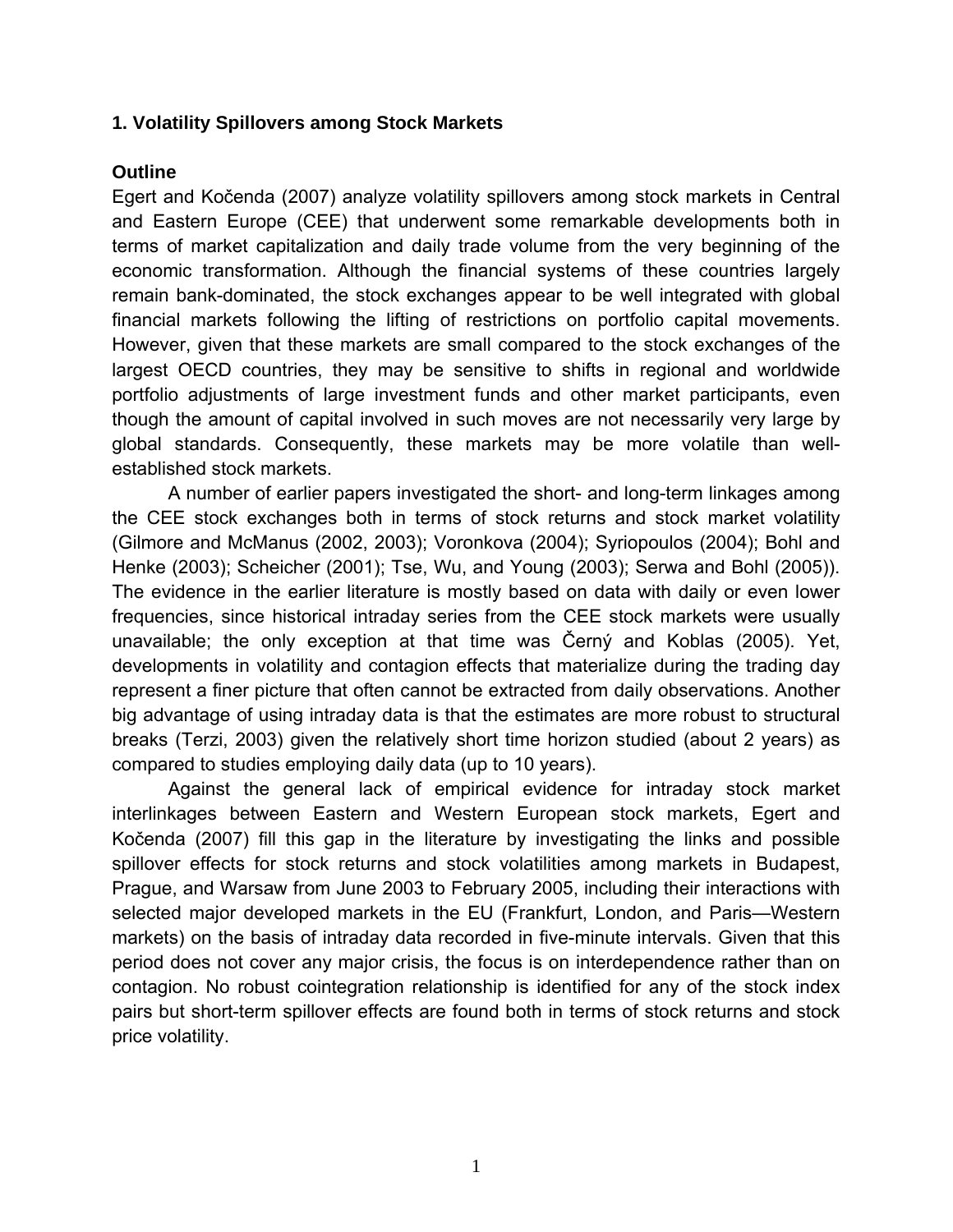#### **Methodological contribution to analyzing stock volatility**

In order to investigate volatility spillovers among markets, Granger causality tests are applied to stock volatility. In this context, one may use either volatility measures based on the implied volatility of option prices or volatility derived using econometric techniques, such as the GARCH framework.

The second avenue is followed mainly because of the general lack of data on stock options in the countries under study, especially data at an intraday frequency. In our endeavor, we estimate the component GARCH (CGARCH) model of Engle and Lee (1999), where equation (1) is the mean equation and equation (2) is the conditional variance equation:

$$
\Delta s_{t} = \phi_{1} + \sum_{i=1}^{m} \phi_{5,i} \Delta s_{t-i} + \varepsilon_{t}
$$
\n
$$
\sigma_{t}^{2} - q_{t} = \overline{\omega} + \alpha \cdot (\varepsilon_{t-1}^{2} - \overline{\omega}) + \beta \cdot (\sigma_{t-1}^{2} - \overline{\omega}).
$$
\n(1)

The optimal lag length of the mean equation is selected based on the Schwarz information criterion. The CGARCH model distinguishes between short-term (transitory) and long-term (permanent) conditional volatility. Contrary to constant conditional volatility in a standard GARCH model, long-term volatility  $(q_t)$  is allowed to vary over time, to which the short-term volatility or the transitory component of long-term volatility  $(\sigma_t^2 - q_t)$  mean-reverts as shown in (3):

$$
q_{t} = \omega + \rho \cdot (q_{t-1} - \omega) + \delta \cdot (\varepsilon_{t-1}^{2} - \sigma_{t-1}^{2}).
$$
\n(3)

CGARCH makes it possible to separately model the effect of spillovers on stock volatility in the short- and long-run. Consequently, Granger causality tests are applied to the stock volatility derived from the CGARCH model.

The paper was the first contribution that applied the above framework with intraday high-frequency data on stock markets in CEE countries along with developed European counterparts.

#### **Empirical contribution to analyzing stock volatility**

The estimation results indicated that for a common daily window adjusted for the observed U-shaped pattern running from mid-2003 to early 2005 there existed shortterm spillover effects both in terms of stock returns and stock price volatility. We were able to identify volatility spillover effects among CEE markets, among Western markets and from Western markets to CEE markets. Specifically, an important result was the identification of volatility spillovers running from stock exchanges in Budapest and Warsaw to exchanges in Frankfurt and London, respectively. This casted some doubt on the well-established position that only dominant markets can influence volatility on other markets. Our findings also indicated a peculiar pattern in CEE: the Prague and Warsaw stock exchanges seemed to interact both in terms of returns and volatility with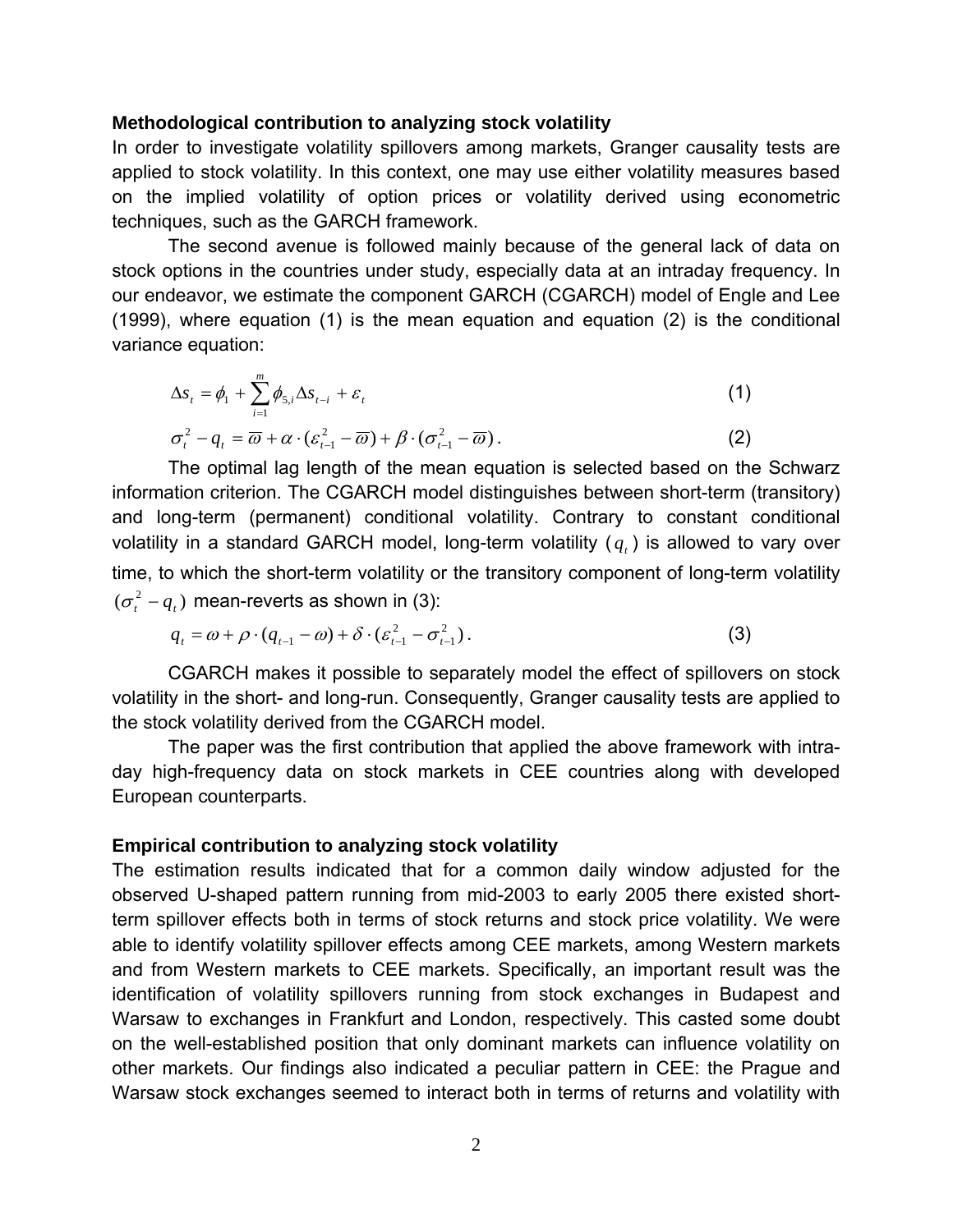the Budapest stock exchange, but not with each other. As a result, short-term spillovers from Prague to Warsaw and vice versa were mostly likely to transit via Budapest.

The above result was the first of its kind published in the literature and bears an important implication. First, it was shown that even smaller markets may impact dominant markets in terms of volatility spillovers. Second, by this token, the CEE markets could be considered by hedge funds and institutional investors as a separate "asset class" as compared to stocks in Western markets.

# **2. Exchange Rate Volatility and Regime Change**

## **Outline**

Kočenda and Valachy (2006) analyze exchange rate volatility in the four Visegrad countries, i.e., the Czech Republic, Hungary, Poland, and Slovakia, during the period in which they were abandoning tight foreign exchange regimes in favor of more flexible ones. It was the first comprehensive analysis of exchange rate volatility that accounts for path dependency, asymmetric shocks, and movements in interest rates underlined by interest rate parity theory.

The overall monetary policy framework has an important impact on exchange rate volatility. After eliminating currency pegs, the Visegrad countries adopted direct inflation targeting (DIT). Therefore, nominal exchange rates are likely to exhibit increasing volatility for at least two reasons. First, switching from currency pegs to flexible exchange rates and adopting DIT policies, at least for Poland and to a lesser degree for the Czech Republic, is accompanied by a benign neglect of exchange rate stability, as Orlowski (2005) discusses. Second, during periods of faster money growth, the pressure on domestic inflation rises and contributes to exchange rate volatility, as evidenced in Hungary and Poland. Clearly, a converging economy should give priority to the objective of lowering inflation over exchange rate stability because price stability is a prerequisite for exchange rate stability, as shown empirically by Orlowski (2004). Other sources of exchange rate volatility are the increasing openness of the economy and instabilities related to the balance of payments. Still, the key sources of exchange rate volatility and their development can be attributed to tighter versus looser exchange regimes. Kočenda and Valachy (2006) hypothesize that volatility effects will differ depending on the specific regime and comprehensively assess the regimes.

# **Methodological contribution to analyzing changes in volatility under different exchange rate regimes and subject to interest rate parity**

Many early empirical studies use standard deviation as a proxy for exchange rate volatility, e.g., Hallett and Anthony (1997), Andersen and Bollerslev (1998), Jorion (1995), and Scott and Tucker (1988). This approach assumes constant average daily returns, which is directly opposed to the interest rate parity condition. Hence, neglecting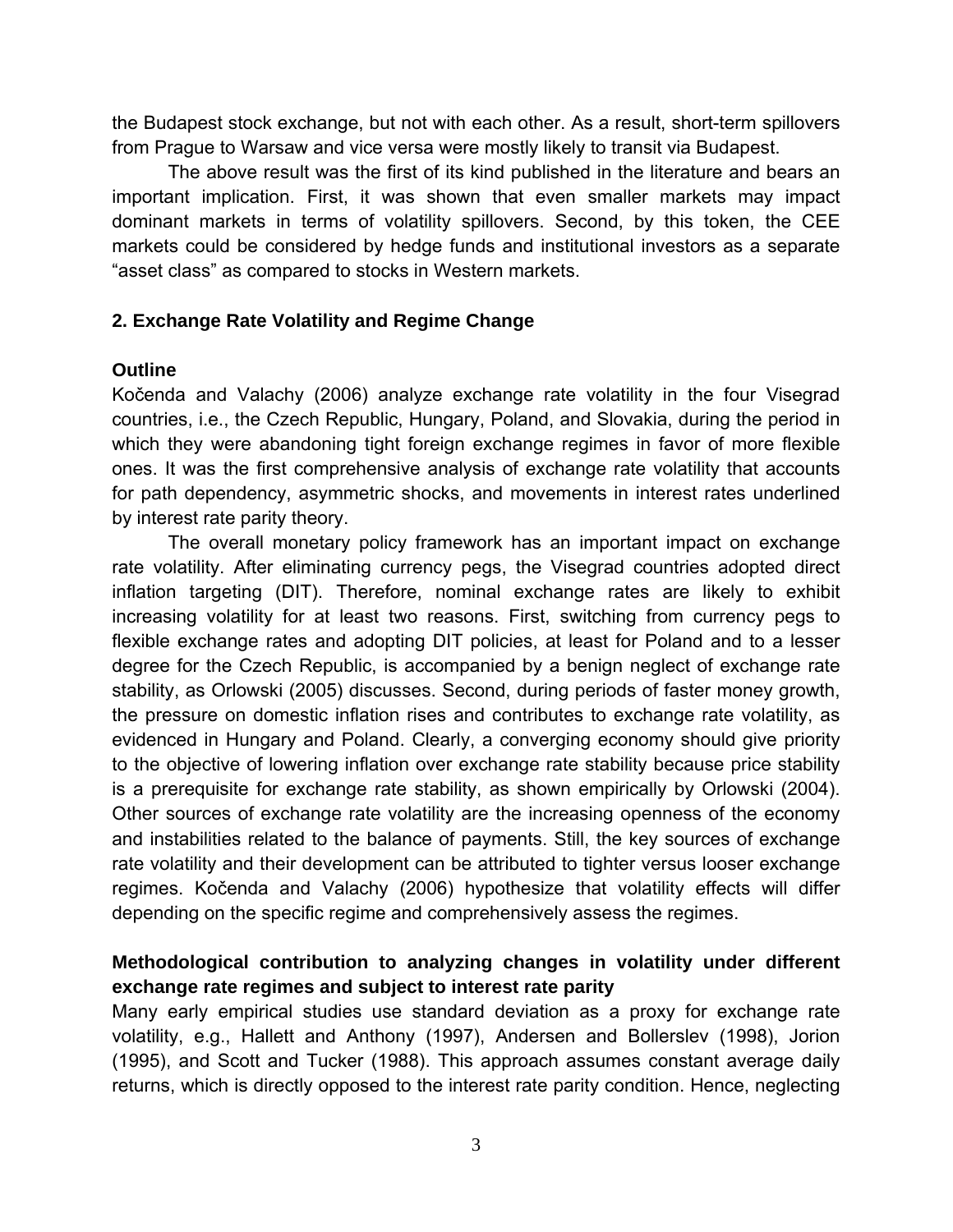movements in interest rates leads to unreliable results. Therefore, in the spirit of the excess volatility debate, we consider whether and to what extent the volatility of exchange rates exceeds the volatility of interest rates. To approximate an otherwise unobservable volatility, we follow an approach suggested by Andersen, Bollerslev, Diebold, and Labys (2001). Specifically, we fit a parametric econometric model of the autoregressive conditional heteroskedasticity (ARCH) type, attributed to Engle (1982), augmented by appropriate parameters to account for the effect of interest rate differentials on the volatility of exchange rates.

To augment our ARCH-type model, we use the concept of uncovered interest rate parity (UIP), which connects movements in exchange rates and interest rates and allows us also to distinguish the effect of interest rates on exchange rate volatility (Golinelli and Rovelli, 2002; Svensson, 2000); empirical support for the UIP in the Visegrad countries was presented by Golinelli and Rovelli (2005) and Chinn (2006).

The conventional notion of interest rate parity can be expressed as:

$$
s_{t+1} - s_t = i_t - i_t^*,
$$
 (1)

where  $s_t$  denotes the natural logarithm of an exchange rate at time  $t$  and  $i_t$  and  $i_t$ <sup>\*</sup> are the domestic and foreign interest rates of equal maturity, respectively. For UIP, *st+1* indicates an expected exchange rate one period ahead. Under the UIP condition, the exchange rate should adjust in every period so that the change is equal to the size of the interest rate differential. In contrast to this theoretical equality, the exchange rate is likely to show short-run deviations from UIP and in practice such deviations may be related to the size of the interest rate differential. Hence, such deviations may affect exchange rate volatility and corresponding movements in interest rates are also likely to affect the volatility of exchange rates.

Although the effect of movements in interest rates is ambiguous, Bilson (1999) shows that the volatility of exchange rates is related to the difference between the interest rates of the two currencies. To account for nonlinearity, an ARCH-type model should be augmented by the squared interest rate differential, i.e.,  $(i_t - i_t^*)^2$ . However, this variable may not be sufficient because it captures only the contemporaneous effect of the differential and not its dynamics. Hence, we include the change in the interest rate differential squared, i.e.,  $(\Delta(i_t - i_t^*))^2$ , as a second variable to account for intertemporal change.

To test empirically for exchange rate volatility, we employ the augmented generalized autoregressive conditional heteroskedasticity (GARCH) model from Bollerslev (1986). In this extension of the GARCH model, volatility, i.e., conditional variance  $\sigma_t^2$ , is modeled not only as a function of past squared innovations and its own past variance, but also as a function of additional parameters. First, the mean extension includes a conditional variance in the mean equation so that we can analyze the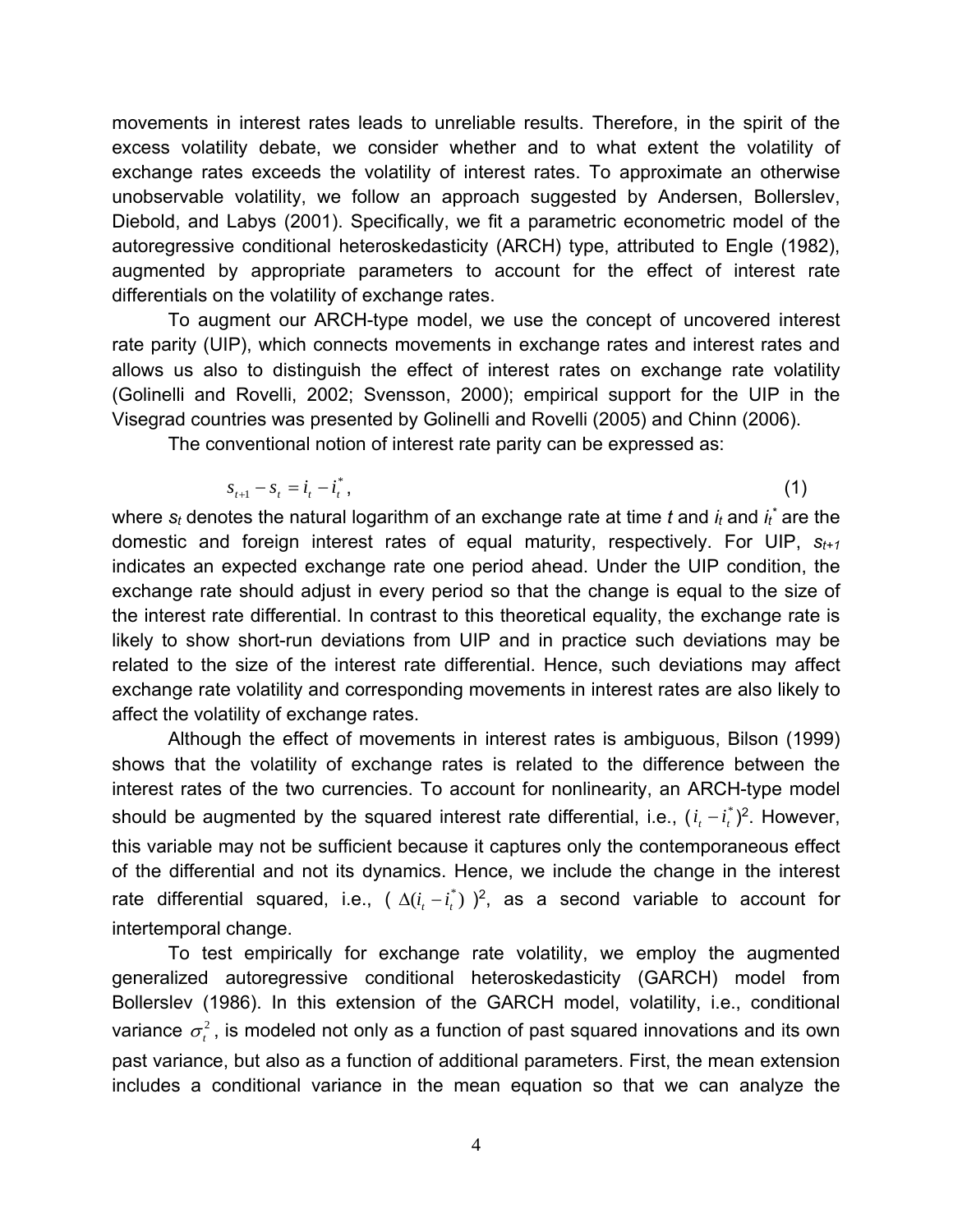process with a path-dependent rather than the zero-conditional mean. Second, the threshold extension accounts for asymmetric information: in essence, good news and bad news do not have the same effect. Inclusion of a threshold dummy,  $d_t$ , enables us to make a distinction between positive and negative shocks to volatility or to allow innovations to have an asymmetric effect on conditional volatility. Third, we augment the variance specification by two parameters, i.e., the interest rate differential and its intertemporal change, to isolate the effect of movements in interest rates on exchange rate volatility.

We use the following specification of the augmented threshold GARCH-in-mean (TGARCH-M) model:

$$
\Delta s_{t} = a_{0} + \sum_{i=1}^{k} a_{i} \Delta s_{t-i} + b \ln \sigma_{t}^{2} + \lambda \cdot SD_{t} + \varepsilon_{t}; \varepsilon_{t} \sim N(0, \sigma_{t}^{2})
$$
  

$$
\sigma_{t}^{2} = \omega + \sum_{i=1}^{p} \alpha_{i} \varepsilon_{t-i}^{2} + \sum_{j=1}^{q} \beta_{j} \sigma_{t-j}^{2} + \xi d_{t-1} \varepsilon_{t-1}^{2} + \delta_{1} (i_{t} - i_{t}^{*})^{2} + \delta_{2} (\Delta (i_{t} - i_{t}^{*}))^{2}
$$
\n(2)

where ∆*st* is the difference of the log of the exchange rate between time *t* and *t*-1, i.e., the change in the exchange rate over two consecutive trading days and *k*, *p*, and *q* are the numbers of lags chosen by the Schwarz-Bayesian lag selection criterion. The log of the conditional variance in the mean equation, i.e.,  $\ln \sigma_i^2$ , allows for an exponential rather than quadratic effect of observed volatility. The threshold dummy variable  $d_{t-1}$  is equal to 1 if  $\varepsilon_{t-1}$  < 0, i.e., a negative shock or good news, and 0 otherwise, i.e., a positive shock or bad news. The variables  $(i_t - i_t^*)$  and  $(\Delta(i_t - i_t^*))$  are the annualized interest rate differential and the change in the interest rate differential, respectively. The shock dummy, i.e., *SDt*, in the mean equation accounts for a few infrequent outliers: appreciation and depreciation movements of the currencies.

# **Empirical contribution to analyzing exchange rate volatility under different regimes**

In this paper, we analyze exchange rate volatility in the four Visegrad countries, i.e., the Czech Republic, Hungary, Poland, and Slovakia, during the period in which they were abandoning tight regimes in favor of more flexible ones. In analyzing exchange rate volatility, we account for path dependency, asymmetric shocks, and movements in interest rates. We find that the introduction of floating regimes tends to increase exchange rate volatility in general, which conforms to conventional wisdom. Moreover, the degree of persistence in exchange rate volatility differs with respect to the currency but remains at a similar level under the floating regime. Furthermore, the effect of asymmetric news tends to decrease volatility under the float. Finally, the interest rate influences exchange rate volatility in somewhat non-obvious ways in that, under both regimes, the contemporaneous effect of interest differentials impacts exchange rate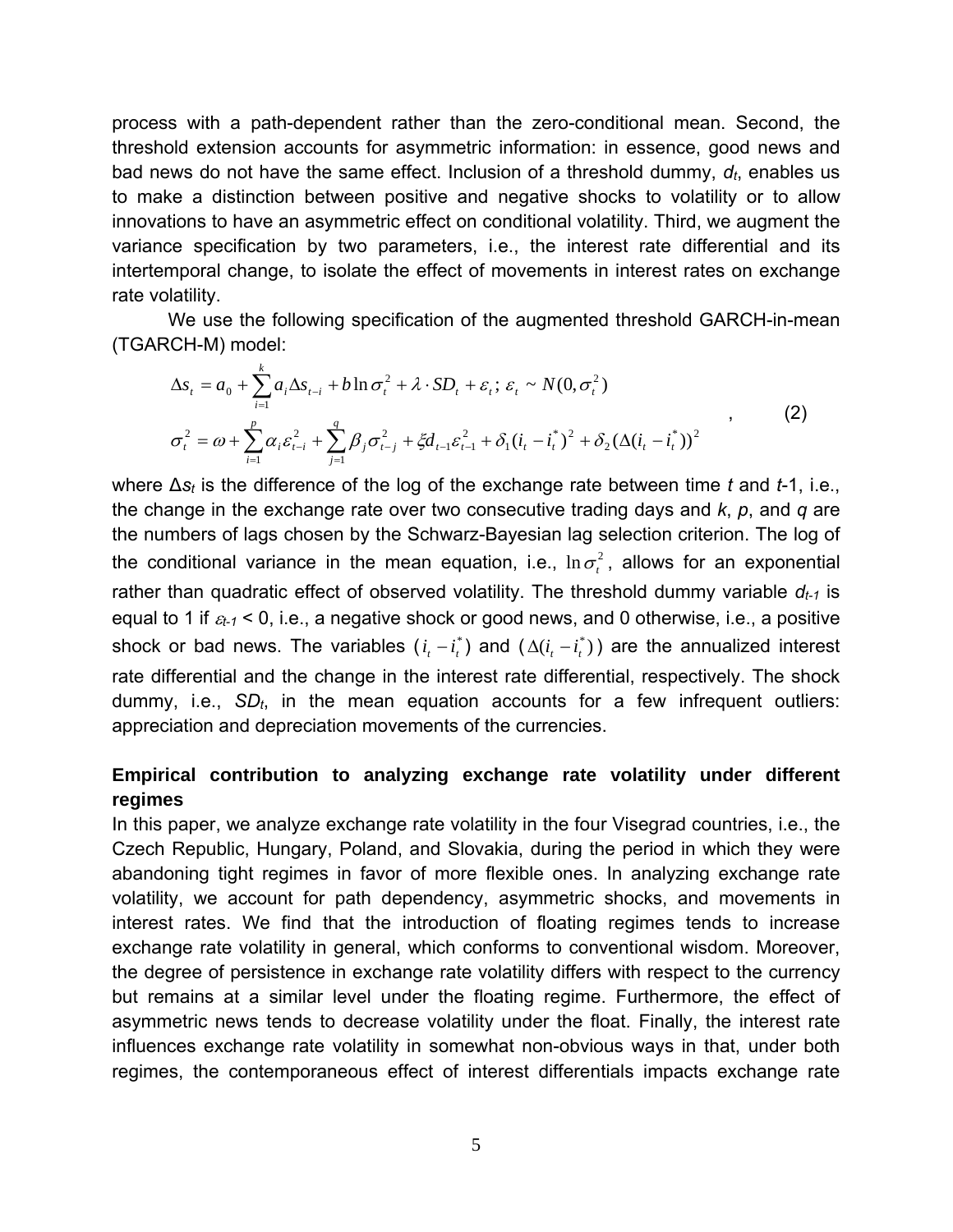volatility but the coefficients measuring the intertemporal effect of interest differentials are insignificant.

Our estimates of conditional volatility indicate that volatility tends to increase after the switch to a more flexible regime. This finding is consistent with the stylized fact that exchange rate volatility is greater under a float than under a fixed regime. In general, our findings indicate that the width of the fluctuation band, be it narrow or broad, does not have an unambiguous influence on exchange rate fluctuation. Nonetheless, the type of regime is likely to be the strongest factor affecting exchange rate volatility because of the role played by the interest rate. Furthermore, we find that the impact of external shocks, i.e., news or surprises, on exchange rate volatility differs across countries. Hence, we conclude that volatility has been driven primarily by country-specific effects.

Finally, we conclude that exchange rate volatility is not a completely exogenous process. Budgetary imbalances are the most critical issue for the Visegrad countries because they affect not only exchange rate volatility but also the entire process of conversion to the EMU, as Kočenda, Kutan, and Yigit (2005) discuss. Uncertainty about fiscal discipline is a common exogenous factor behind exchange rate volatility for these countries. Hence, the coordination of monetary and fiscal policies would help to reduce exchange rate volatility in these four countries, but this is a considerable task for policymakers currently.

# **3. Macroeconomic Sources of Foreign Exchange Risk**

## **Outline**

Kočenda and Poghosyan (2009) was the first analysis of the role of macroeconomic factors as systemic determinants of currency risk in the new member states of the European Union (EU). Since currency stability has been an important part of the macroeconomic policies in these countries on their way to becoming part of the EU and adopting the Euro, the impact of macroeconomic factors appears to play a crucial role in explaining currency risk premia in these countries. The analysis of the impact of macroeconomic factors for the currency risk premium in new EU states was largely disregarded in the previous literature. However, its proper assessment can expand our understanding of the importance of theoretically motivated macroeconomic fundamentals as foreign exchange risk premium drivers.

Research on explaining the currency risk premium using the uncovered interest rate parity condition is widespread and the literature has been growing since the earliest work of Hansen and Hodrick (1980) and Fama (1984); Lustig, Roussanov, and Verdelhan (2008) review the most recent additions to the literature and empirically show that risk premia in currency markets are large and time-varying. Arguably, time-variation in the currency risk premia is closely related to the fundamental factors driving the risk appetite of investors. However, most of the existing literature either focuses on the time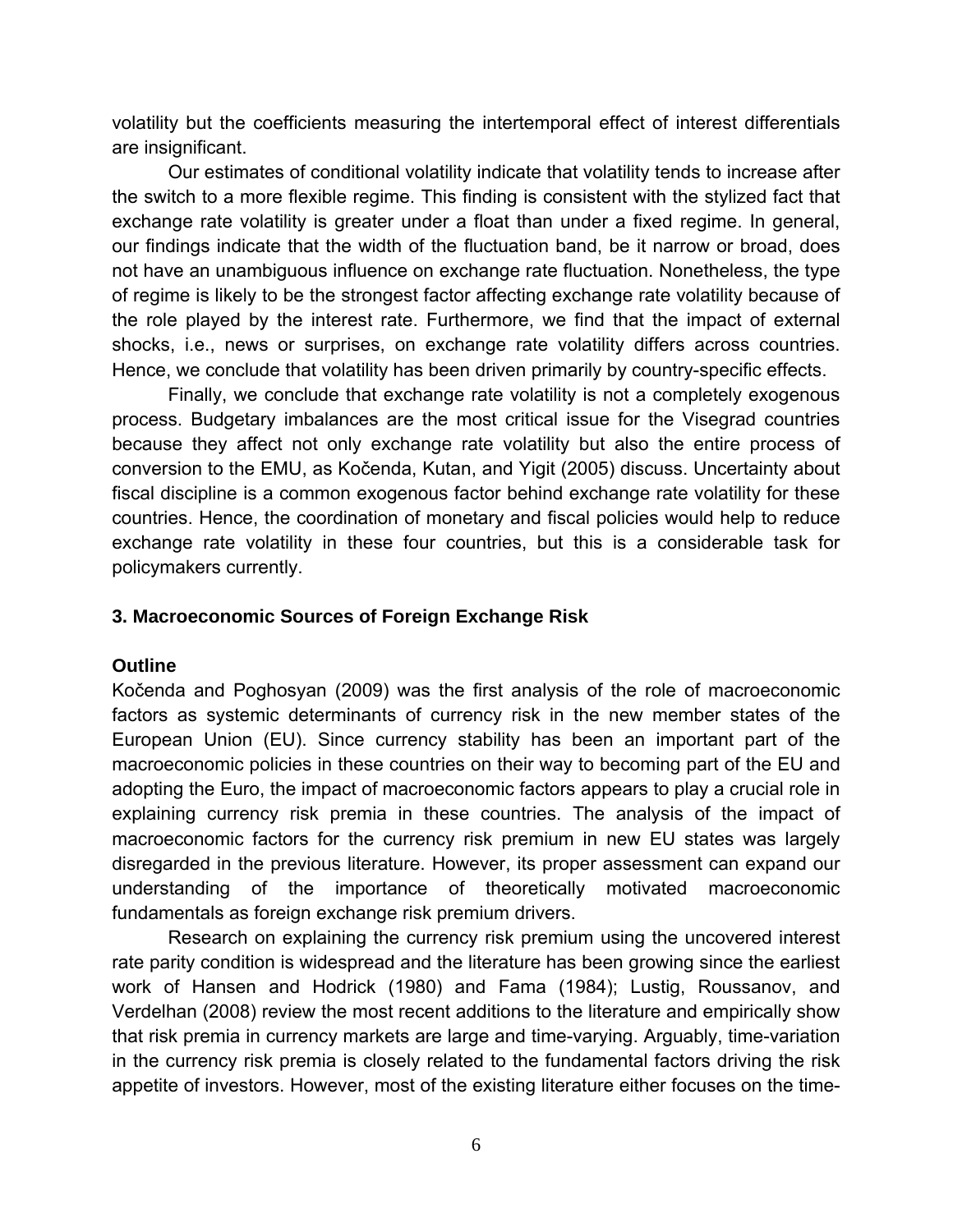series properties of the risk premium without considering its relationship with fundamental macroeconomic factors (e.g. Cheung, 1993) or derives an implausibly large impact of macroeconomic factors on the risk premium using data on developed economies (e.g., Kaminsky and Peruga, 1990; Smith and Wickens, 2002a), in which many other aspects (e.g., carry-trading) make the identification of the impact of macroeconomic factors difficult.

In terms of the new EU countries, Kočenda and Valachy (2006) show that foreign exchange risk is pronounced in new EU members. The sources of the persistency in the foreign exchange risk premium in these countries are different due to underlying systemic differences among them, but there exists a common source of foreign exchange risk propagation, which is the questionable perspective of their macroeconomic policies (Kočenda, Kutan, and Yigit, 2008). However, the question of to what extent nominal and real macroeconomic factors are significant in terms of explaining currency risk in new EU members was not addressed in the earlier literature. Hence, the empirical analysis of the macroeconomic sources of foreign exchange risk is performed on four new EU member countries: the Czech Republic, Hungary, Poland, and Slovakia over the period 1999–2008.

### **Methodological contribution to analyzing volatility-related foreign exchange risk**

One of our methodological contributions was that we derive our results in a multivariate framework, which had been largely neglected in the literature. The main advantage of the semi-structural modeling approach employed is that it provides a broader scope for an economic interpretation of factors driving the currency risk premium. The empirical implementation is based on a multivariate GARCH model with conditional covariances in the mean of the excess returns. This methodological framework allowed us to impose a no-arbitrage condition on the estimations, a feature that is absent in the univariate models used in most previous studies.

The foreign exchange risk premium has been empirically analyzed using various approaches. Its modeling is closely associated with observed deviations from uncovered interest rate parity (UIRP): on international currency markets the domestic currency tends to appreciate when domestic interest rates exceed foreign rates (Engel, 1996). These deviations from UIRP are interpreted as a risk premium from investing in a foreign currency by a rational and risk-averse investor. Apart from the negative correlation with the subsequent depreciation of the foreign currency, another welldocumented property of these deviations includes extremely high volatility.

One branch of the empirical literature analyzing the foreign exchange risk premium is based on econometric models with strong theoretical restrictions coming from two-country asset pricing models. However, pricing theory to date was not successful in producing reliable risk premium estimates (see Backus, Foresi, and Telmer, 2001). Another part of the literature pursued a pure time-series approach that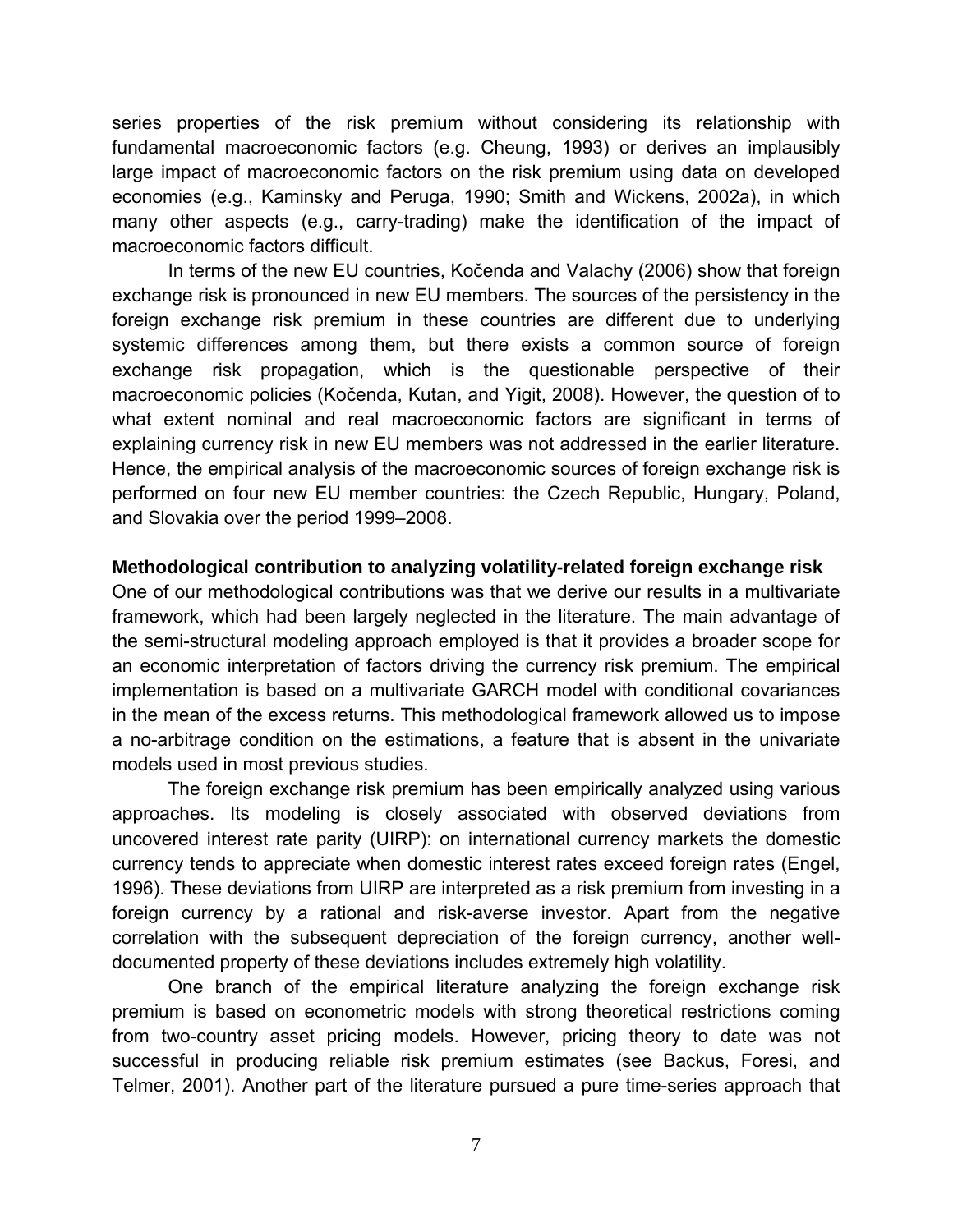imposes minimal structure on the data. These studies were more successful in capturing empirical regularities observed in the excess return series but the lack of a theoretical framework made it difficult to interpret the predictable components of the excess return as a measure of the risk premium (see Engel, 1996). Given the above disadvantages the literature to date favored a semi-structural modeling approach. The stochastic discount factor (SDF) methodology is a convenient vehicle because it imposes a reasonable amount of structure on the data sufficient for identifying a foreign exchange risk premium, but otherwise leaves the model largely unconstrained. In our analysis we followed the SDF approach with observable and theoretically motivated factors to explain the variability of the foreign exchange risk.

## *Modeling framework*

We denote  $R_t$  and  $R^*$ <sub>t</sub> to be nominal gross returns on risk free assets (T-Bills) between time *t* and  $t+1$  in the domestic and foreign country, respectively. Further,  $S_t$  is the domestic price of the foreign currency unit at time *t* (an increase in *St* implies domestic currency depreciation). The excess return to a domestic investor at time *t*+1 from investing in a foreign financial instrument at time t is  $ER_{t+1} = \frac{R_t}{R_t} \frac{S_{t+1}}{S_t}$ *t*  $\frac{t}{t}$   $\frac{S_t}{S}$ *S*  $ER_{t+1} = \frac{R_t^*}{R_t} \frac{S_{t+1}}{S_t}$ , which can be expressed in logarithmic form as:

$$
er_{t+1} = r_t^* - r_t + \Delta s_{t+1}, \qquad (1)
$$

where the lowercase letters denote the logarithmic values of the appropriate variables. In the absence of arbitrage opportunities, excess return should be equal to zero if agents are risk neutral, and to a time-varying element  $\phi_i$  if agents are risk averse. The term  $\phi_t$  is given the interpretation of a foreign exchange risk premium required at time t for making an investment through period *t*+1.

The stochastic discount factor (SDF) model is based on a generalized asset pricing equation, which states that in the absence of arbitrage opportunities there exists a positive stochastic discount factor *Mt+*1, such that for any asset denominated in domestic currency the following relationship holds:

$$
1 = E_t[M_{t+1}R_t], \t\t(2)
$$

where  $E_t$  is an expectations operator with respect to the investor's information set at time *t*. In the consumption-based CAPM models, equation (2) is an outcome of the consumer's utility maximization problem and the stochastic discount factor is given the interpretation of the intertemporal marginal rate of substitution (see Smith and Wickens, 2002).

The above asset pricing relation can be extended to an international context by considering domestic currency returns on a foreign investment  $R_t^* \frac{S_{t+1}}{S_t}$ , which can be substituted into equation (2) to yield: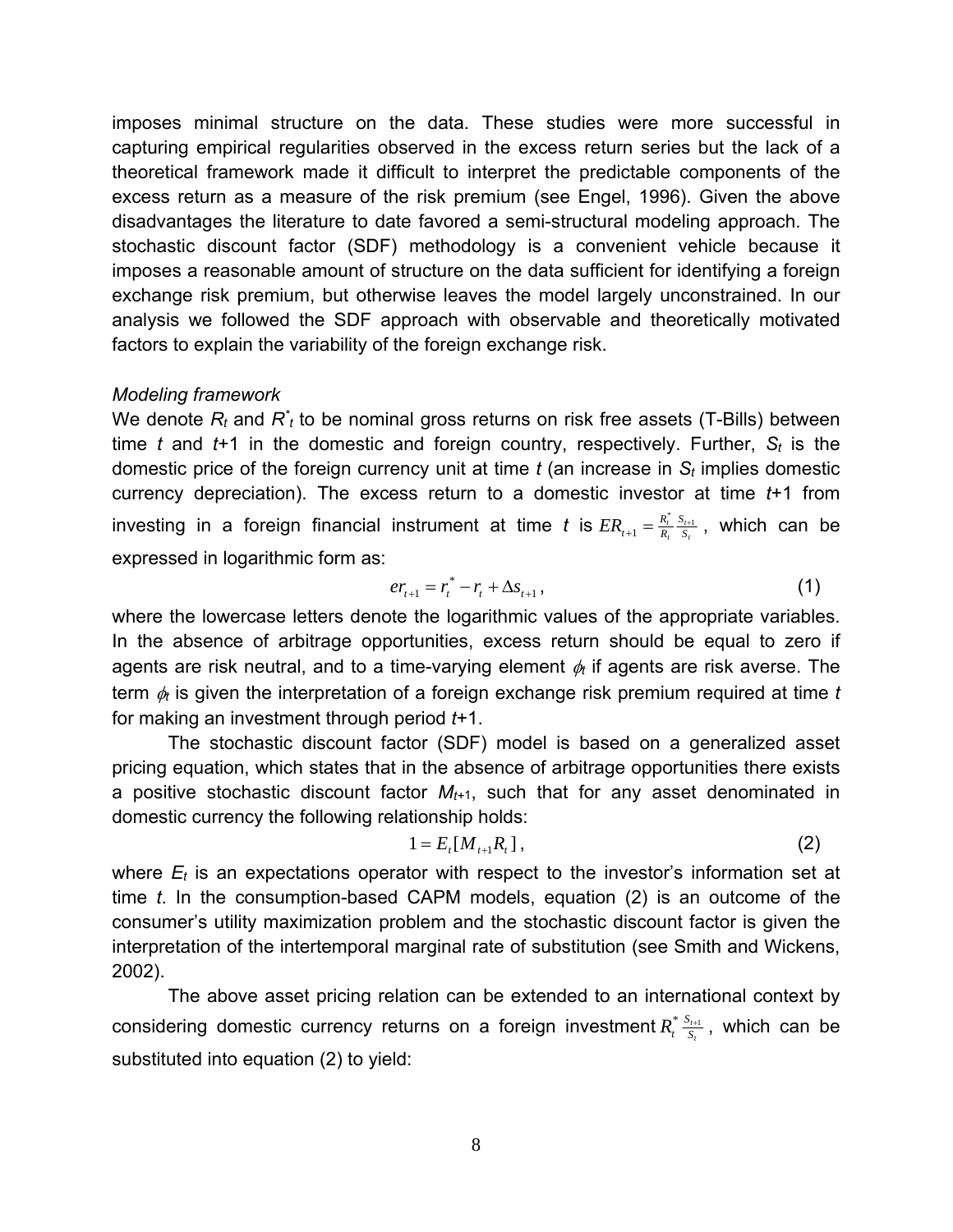$$
1 = E_t[M_{t+1}R_t^* \frac{S_{t+1}}{S_t}].
$$
\n(3)

The no-arbitrage condition between the two currencies' financial markets implies that the risk-weighted yields on domestic and foreign currency investments should be identical, e.g.  $E_t[M_{t+1}R_t] = E_t[M_{t+1}R_t^*\frac{S_{t+1}}{S_t}]$ . Furthermore, if returns and the discount factor are jointly log-normally distributed, then equations (2) and (3) can be expressed in logarithmic form as:

$$
0 = \log E_t[M_{t+1}] + r_t = E_t[m_{t+1}] + \frac{1}{2}Var_t[m_{t+1}] + r_t
$$
\n(4)

and

$$
0 = \log E_t[M_{t+1} \frac{S_{t+1}}{S_t}] + r_t^* =
$$
  
=  $E_t[m_{t+1} + \Delta s_{t+1}] + \frac{1}{2}Var_t[m_{t+1}] + \frac{1}{2}Var_t[\Delta s_{t+1}] + Cov_t[m_{t+1}; \Delta s_{t+1}] + r_t^*$  (5)

Subtracting equation (5) from (4) and using (1) yields a relationship from which risk premium can be conveniently identified:

$$
E_t[er_{t+1}] + \frac{1}{2}Var_t[er_{t+1}] = -Cov_t[m_{t+1};er_{t+1}].
$$
 (6)

Based on equation (6), the risk premium  $\phi_t$  is expressed as  $\phi = -Cov_t[m_{t+1}; er_{t+1}]$ . This implies that the excess return is a function of its time-varying covariance with the discount factor. The previous literature mainly focused on the relationship between the variance of the return and its mean and disregarded the covariance term, which is instrumental for the no-arbitrage condition to be held in equilibrium (Smith, Soresen, and Wickens, 2003).

Equation (6) suggests that uncertainty about the future exchange rate influences the expected excess returns and serves as a source for the risk premium. The economic interpretation of the required risk premium is straightforward: the larger the predicted covariance between the future excess returns and the discount factor, the lower the risk premium, since the larger future excess returns are expected to be discounted more heavily. In other words, the gain is smaller in economies where money is considered relatively more valuable.

Following the above exposition, we formally derive and present the non-arbitrage specification for the excess return as a function of its own variance plus its dynamic covariance with macroeconomic factors (the formal derivation is not presented here for the sake of space limitation but it is fully described in the paper). The derived specification takes the form:

$$
E_t[er_{t+1}] = \beta_1 Var_t[er_{t+1}] + \sum_{i=2}^{K+1} \beta_i Cov_t[z_{i,t+1}; er_{t+1}],
$$
\n(7)

where the *βi*s (*i* =1,2,...*K*+1) are the coefficients of interest to be estimated.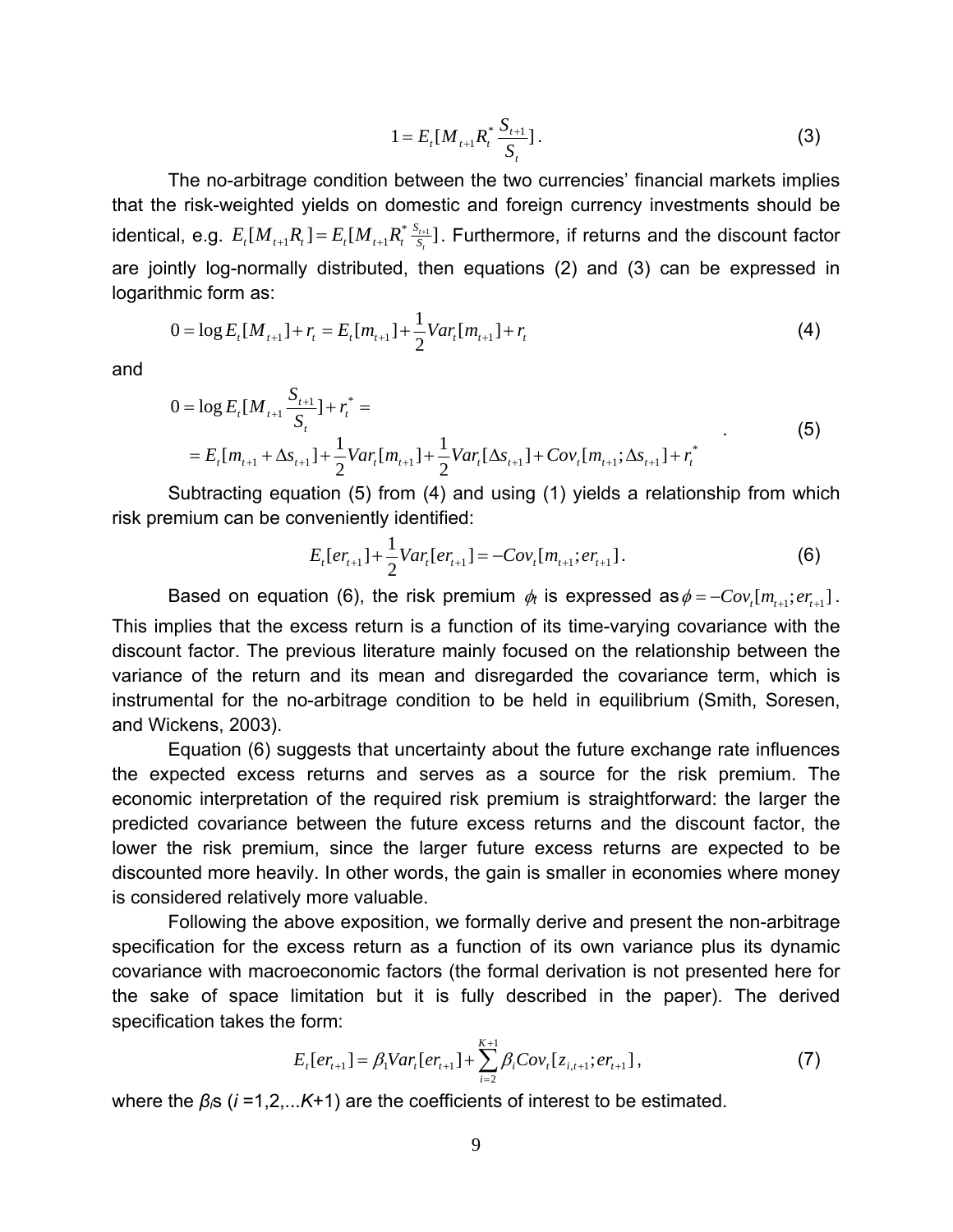In terms of macroeconomic factors (*zi*), the foreign exchange risk premium is modeled to be influenced by the fundamental factors of the home country and not the foreign countries. This is due to the fact that we consider the four CE countries as small open economies that are acting as price takers in international financial markets and that take the foreign interest rate as given. This means that when there is a deviation from uncovered interest parity relationship, it is the exchange rate and interest rate of the small CE country that adjusts to the international level (for example Germany), rather than vice versa.

## *Econometric framework*

We model the distribution of the excess return in the foreign exchange market jointly with the macroeconomic factors in such a way that the conditional mean of the excess return in period *t*+1 given the information available at time *t* satisfies the no-arbitrage condition given by equation (7). We employ the multivariate GARCH-in-mean model (see Smith, Soresen, and Wickens, 2003) that allows for a time-varying variancecovariance matrix. This is because the conditional mean of the excess return depends on time-varying second moments of the joint distribution. The multivariate GARCH model with mean effects is specified in a general form as:

$$
y_{t+1} = \mu + \Phi \text{vech} \{H_t\} + \varepsilon_{t+1}
$$
  
\n
$$
\varepsilon_{t+1} | I_t \sim N[0, H_{t+1}]
$$
  
\n
$$
H_{t+1} = C'C + A'H_tA + B'\varepsilon_t \varepsilon_t'B
$$
\n(8)

where  ${\bf y}_{t+1} = \{ER_{t+1}, z_{1,t+1},...,z_{K,t+1}\}$  is a vector of excess returns and *K* (observable) macroeconomic factors used in the estimations,  $H_{t+1}$  is a conditional variancecovariance matrix, **It** is the information space at time *t*, and **vech{.}** is a mathematical operator that converts the lower triangular component of a matrix into a vector.

The first equation of the model is restricted to satisfy the no-arbitrage condition (7), which restricts the first row of matrix to a vector of *βi*s. Since there is no theoretical reason for the conditional means of macroeconomic variables *zi,t* to be affected by the conditional second moments, the other rows in matrix  $\Phi$  are restricted to zero.

In our estimations we employ a sandwich estimator that is robust to the distributional assumptions of variables (Huber, 1967; White, 1982). Our specification of the variance-covariance process in (8) is the so-called BEKK formulation proposed by Engle and Kroner (1995). The BEKK specification guarantees the positive definiteness of the variance-covariance matrix and still remains quite general in the sense that it does not impose too many restrictions.

For estimating our model we employ two macroeconomic factors derived from the C-CAPM model: inflation rate (*π*) and consumption growth (∆*c*). Together with the excess return, the vector of variables in the system, corresponding to specification (8),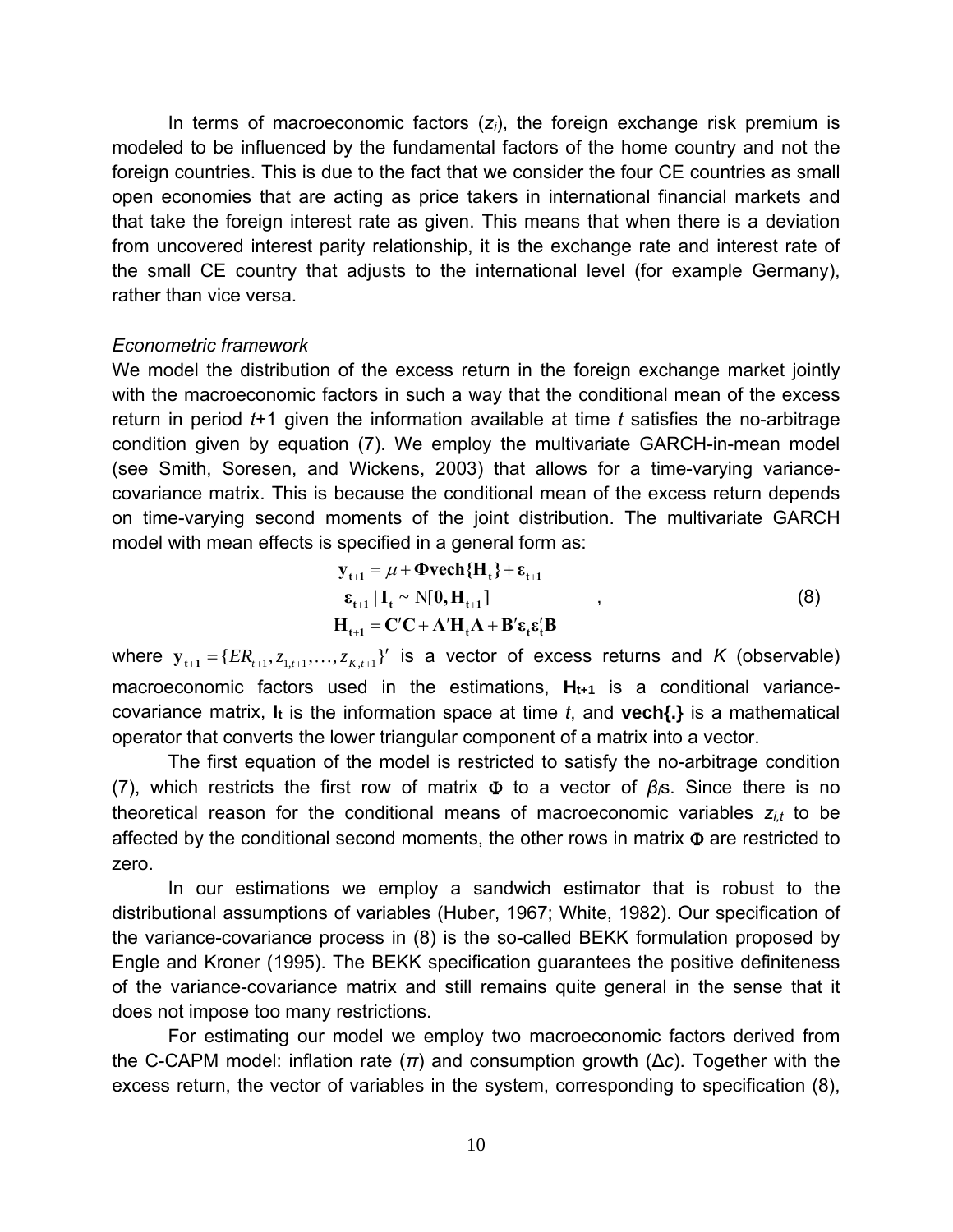becomes  $y_{t+1} = \{ER_{t+1}, \pi_{t+1}, \Delta c_{t+1}\}$ . The pricing kernel thus depends on both real and nominal factors and the shocks are allowed to arrive from both sides of an economy.

#### **Empirical contribution to the analysis of volatility-related foreign exchange risk**

In this paper we presented evidence of the impact of both real and nominal macroeconomic factors derived from the stochastic discount factor model on currency risk. We also provided the first evidence of the impact of macroeconomic factors on explaining the foreign exchange risk premium in selected new EU member countries. The generalized SDF model is used to ensure the derivation of theoretically grounded factors and model specification in a multivariate estimation framework. The previous attempts to explain foreign exchange risks in new EU economies were based on univariate models, which disregard the conditional covariance terms and allow for arbitrage possibilities. A multivariate approach was adopted to overcome these weaknesses and to provide reliable empirical results.

The estimation results suggested that the real factor (consumption) plays a role in explaining the variability in foreign exchange returns. This finding was in line with the evidence coming from more developed economies (Hollifield and Yaron, 2001; Lustig and Verdelhan, 2007). The impact of the real factor was quite leveled across the countries since they were well integrated among themselves as well as with respect to the Eurozone. On other hand, the impact of consumption was much smaller than that of inflation. Inflation, as a nominal factor, was found to be a significant factor for the risk premium in all countries. The results also suggested that there are some differences across the new EU markets, as the impact of each of the Eurozone factors differs across the countries. Our findings on the nominal factor seemed to be sensitive to the differences in inflationary history experienced by each country and the monetary policy regimes adopted in the examined countries. This finding supported the idea of the optimality of monetary policies based on inflation targeting for the nominal convergence process of the new EU members towards the Eurozone (see Orlowski 2005, 2008).

Our findings had both theoretical as well as empirical applications. In general, our empirical results implied that a monetary general equilibrium model employed to study excess returns should have both real and nominal risk components. To contribute to the further stability of the domestic currency, the new EU members should strive to implement stabilization policies aimed at achieving nominal as well as real convergence with the core EU members, since both real and nominal factors play important roles in explaining the variability of the foreign exchange risk premium.

In this paper we augmented the discussion and filled a gap in the literature by sharpening a quantitative assessment of the critical real and nominal macroeconomic factors that drive currency risk. These factors are grounded in the theoretical stochastic discount factor model. Our main contribution to the financial knowledge was in strengthening the limited evidence at that time that both nominal and real factors play a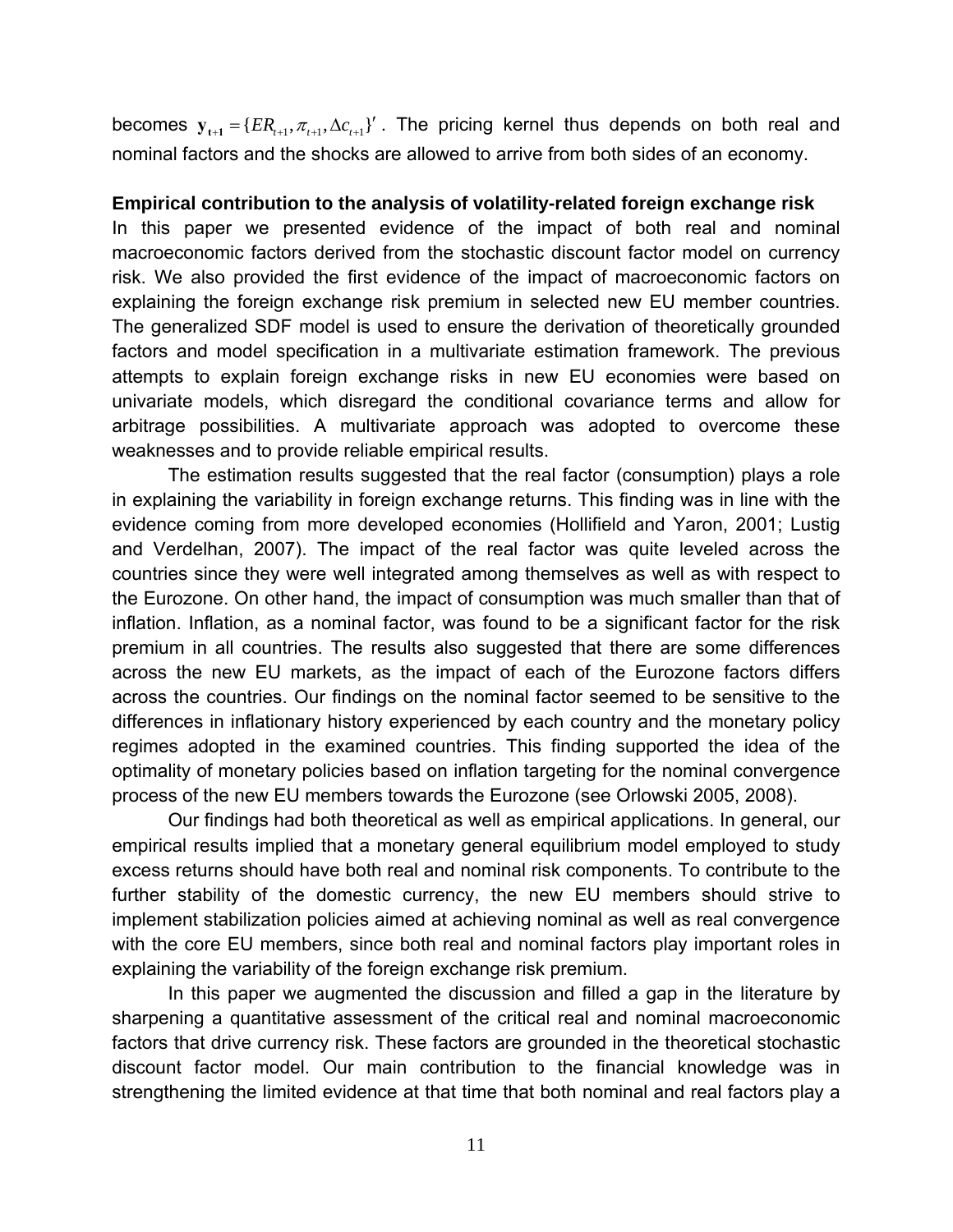role in explaining the foreign exchange risk premium. This finding was in accordance with theoretical models of currency pricing.

## **4. Volatility Transmission in Foreign Exchange Markets**

## **Outline**

Motivated by the impact of the 2007–2008 financial crisis, Bubák, Kočenda, and Žikeš (2011) analyze the dynamics of volatility transmission to, from, and among Central European (CE) foreign exchange markets. In particular, we analyzed volatility spillovers among the Czech, Hungarian and Polish currencies together with the U.S. dollar during the period 2003–2009, and the extent to which shocks to foreign exchange volatility in one market transmit to current and future volatility in other currencies. It was the first analysis of dynamic volatility spillovers on forex markets in Central Europe.

Despite their growing integration with developed markets, in terms of volatility transmission, European emerging markets had been under-researched. The joint behavior of the volatility of CE currencies was of key importance for international investors contemplating the diversification benefits of allocating part of their portfolio to CE assets (Jotikasthira et al. (2010), de Zwart et al. (2009)). Further, there were even more fundamental reasons to be interested in analyzing volatility transmission in European emerging markets. The new EU members committed themselves to adopting the euro upon satisfying the set of Maastricht convergence criteria, one of which was exchange rate stability. Foreign exchange volatility is a measure of currency stability. This precondition was to some extent in contrast with historical evidence that foreign exchange risk is pronounced in new EU members (Kočenda and Valachy, 2006); Kočenda and Poghosyan (2009). Soriano and Climent (2006) review the relevant volatility transmission literature: studies that aim at foreign exchange volatility transmission are less frequent than those covering equity markets. Studies of volatility transmission analyzing forex data were chiefly based on low-frequency data. A limited number of previous studies make use of intraday or high-frequency data, hoping to address these and related issues (Baillie and Bollerslev (1991) Engle et al. (2009) Wongswan (2006)). The studies that make use of high-frequency data to construct realized measures of integrated variance as means of analyzing volatility spillovers in foreign exchange markets were rare (Melvin and Melvin, 2003; Cai et al., 2008)

The contribution of our paper to the existing literature was a thorough study of volatility transmission among CE exchange rates and the U.S. dollar using highfrequency data. By relying on model-free non-parametric measures of ex-post volatility, our analysis was in sharp contrast to the existing empirical literature on CE exchange rates that employs almost exclusively a GARCH framework to study the dynamics of exchange rate volatility. We proposed a simple and flexible multivariate time-series specification for the series of realized volatilities of the four exchange rates, allowing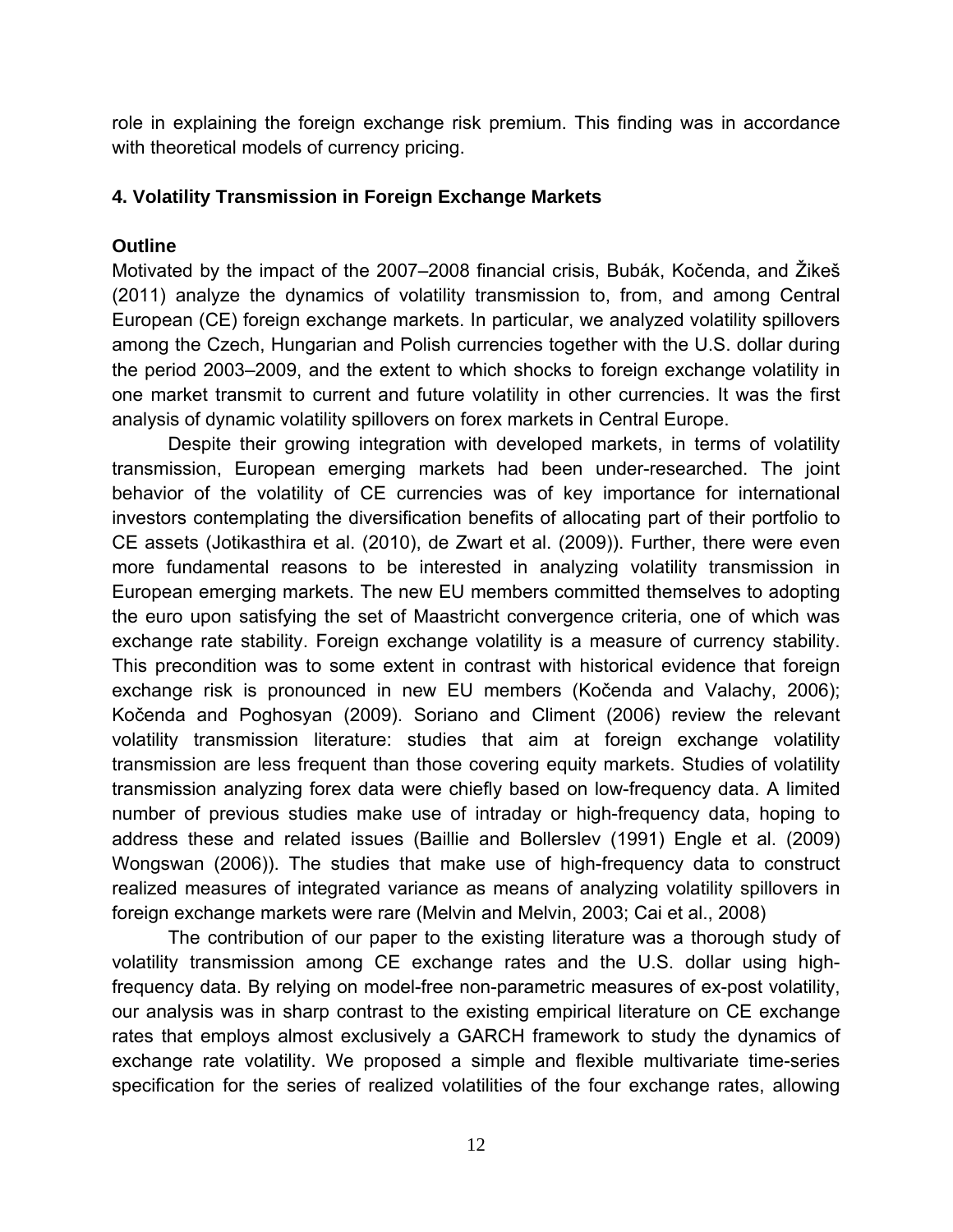explicitly for the time-varying nature of the volatility of realized volatility itself. The model was essentially a multivariate generalization of the HAR-GARCH model of Corsi et al. (2008). Within the model we formally tested for volatility spillovers by running simple pairwise Granger causality tests. As a more advanced approach we constructed a dynamic version of the Diebold and Yilmaz (2009) spillover index in order to properly assess the overall magnitude and dynamics of the volatility spillovers.

## **Methodological contribution to analyzing forex volatility spillovers**

Following the approach of Andersen et al. (2007), we assume that the vector of the logarithmic spot exchange rate,  $x_t$ , belongs to the class of jump-diffusions

$$
x_t = x_0 + \int_0^t \mu_u \mathrm{d}u + \int_0^t \Theta_u \mathrm{d}w_u + l_t,
$$

where  $\mu_t$  denotes a vector drift process,  $\Theta_t$  is the spot co-volatility process,  $w_t$  is a standard vector Brownian motion, and  $l_t$  a vector pure-jump process of finite activity (i.e. the associated Levy density is bounded in the neighbourhood of zero). We make no parametric assumptions regarding the respective laws of motion (Andersen et al., 2003).

A natural measure of variability in this model is the well-known quadratic variation given by

$$
\boldsymbol{Q}\boldsymbol{V}_t = \int_0^t \boldsymbol{\Theta}_u^{\prime} \boldsymbol{\Theta}_u \mathrm{d}u + \sum_{s \in [0,t]} \Delta \boldsymbol{l}_s^{\prime} \Delta \boldsymbol{l}_s,
$$

where the first component captures the contribution of the diffusion, while the second component is due to jumps. To measure the daily quadratic variation of the individual components of  $x_t$  using intraday data we employ the realized variance ( $RV$ ) defined as

$$
RV_{i,t,M} = \sum_{i=1}^{M} \Delta_i x_{j,t}^2,
$$
 (1)

where  $\Delta_i x_{j,t}$  denotes the *i*-th intraday return of the *j*-th components of  $x_t$  on day *t*. When we construct the realized variance estimator we have to account for the presence of market microstructure noise that renders the realized variance estimator in equation (1) biased and inconsistent. To this end, we employ the moving-average based estimator of Hansen et al. (2008).

Given the time series of realized volatilities, we employ a multivariate version of the heterogeneous autoregressive (HAR) model of Corsi (2009) to model their joint behavior. To formally define the multivariate HAR model, we stack the logarithmic realized variances of a set of assets into a vector  $v_t$ . Working with logarithmic realized variance instead of realized variance itself has two advantages. First, the method requires no parameter restrictions to ensure the non-negativity of the realized variance and second, the distribution of the logarithmic realized variance is much closer to normality, which is attractive from a statistical point of view. The vector HAR (VHAR) specification is given by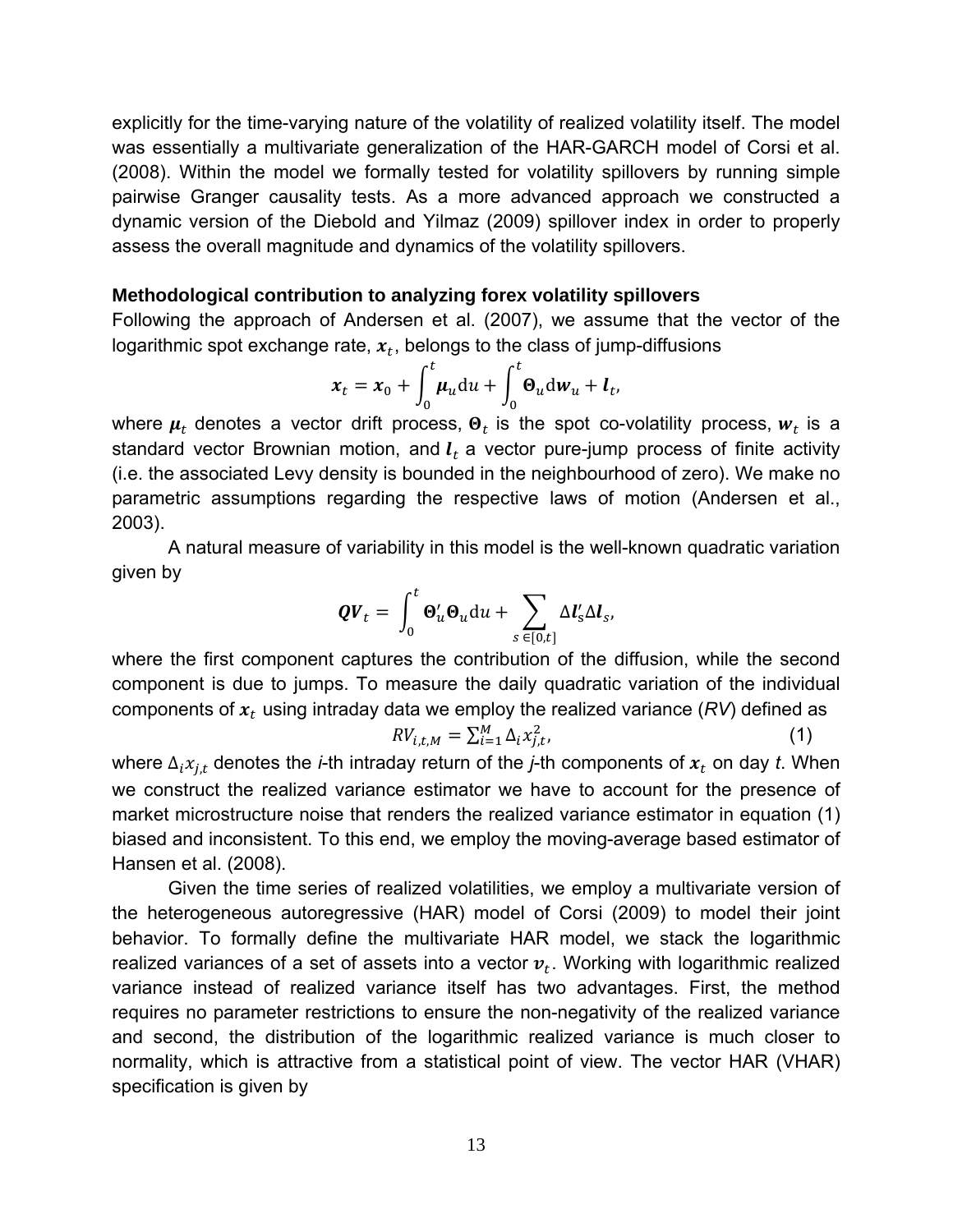$$
\boldsymbol{v}_t = \boldsymbol{\beta}_0 + \boldsymbol{\beta}_1 \boldsymbol{v}_{t-1} + \boldsymbol{\beta}_5 \boldsymbol{v}_{t-1|t-5} + \boldsymbol{\beta}_{22} \boldsymbol{v}_{t-1|t-22} + \gamma \boldsymbol{z}_t + \boldsymbol{\varepsilon}_t,
$$

where the  $\beta$  s are square matrices of coefficients,  $z_t$  is a vector of (exogenous) regressors,  $\varepsilon_t$  is a vector innovation term, and the lagged vector of realized variances is

$$
\boldsymbol{v}_{t-1|t-k} = \frac{1}{k} \sum_{j=1}^{k} \boldsymbol{v}_{t-j.}
$$

The ability of the HAR model to describe the interaction(s) of volatility across time makes it an attractive tool for studying the volatility dynamics both within and across the exchange rates. Specifically, the HAR model allows analyzing how the long-term volatility affects the expectations about the future market trends and risk. Indeed, given the multivariate framework, we can study both the qualitative and quantitative implications of short-term and/or long-term volatility components characterizing one foreign exchange market on the evolution of another. Despite its simplicity, the HAR model performs remarkably well in reproducing the widely documented presence of the volatility of financial products.

In our analysis, we further generalize the multivariate HAR model by allowing the vector innovation term  $(\varepsilon_t)$  to follow a multivariate GARCH process (VHAR-MGARCH). By extending the model in this manner, we are able to capture the volatility-of-volatility effect, i.e., an empirical observation that the volatility of volatility tends to increase (decrease) whenever volatility itself increases (decreases). While the idea is not new (Corsi et al., 2008), recent findings that a univariate HAR-GARCH model fits very well the realized variances of the CE exchange rates (Bubák and Žikeš, 2009) drives our motivation for generalizing the model with an MGARCH structure.

To model the dynamics of the conditional variance of the innovation process  $\varepsilon_t$ , we employ the DCC model from Engle (2002). In this model, the variance covariance matrix evolves according to

$$
\boldsymbol{H}_t = \boldsymbol{D}_t \boldsymbol{R}_t \boldsymbol{D}_t,
$$

where  $\bm{D}_t = diag(h_{11,t}^{1/2},...,h_{KK,t}^{1/2})$  and  $h_{ii,t}$  represents any univariate (G)ARCH( $p,q$ ) process,  $i = 1, ..., k$ . The particular version of the dynamic conditional correlation model that we use is from Engle and Sheppard (2001) and Engle (2002). In this model, the correlation matrix is given by the transformation

 $R_t = diag(q_{11,t}^{-1/2},...,q_{KK,t}^{-1/2})Q_t diag(q_{11t}^{-1/2},...,q_{KK,t}^{-1/2}),$ 

where  $\boldsymbol{Q}_t = (q_{i,i,t})$  in turn follows

$$
\boldsymbol{Q}_t = (1 - \alpha - \beta)\overline{\boldsymbol{Q}} + \alpha \eta_{t-1} \eta'_{t-1} + \beta \boldsymbol{Q}_{t-1},
$$

where  $\eta_t=\varepsilon_{i,t}/\sqrt{h_{ii,t}}$  are standardized residuals,  $\overline{\bm{Q}}=T^{-1}\sum_{t=1}^T \eta_t \eta_t'$  is a  $k$  x  $k$ unconditional variance matrix of  $\eta_t$ , and  $\alpha$  and  $\beta$  are non-negative scalars satisfying the condition that  $\alpha + \beta < 1$ . Recall that it is an ARMA representation of the conditional correlations matrix that guarantees the positive definiteness of  $\boldsymbol{Q}_t$  and hence of  $\boldsymbol{R}_t$ .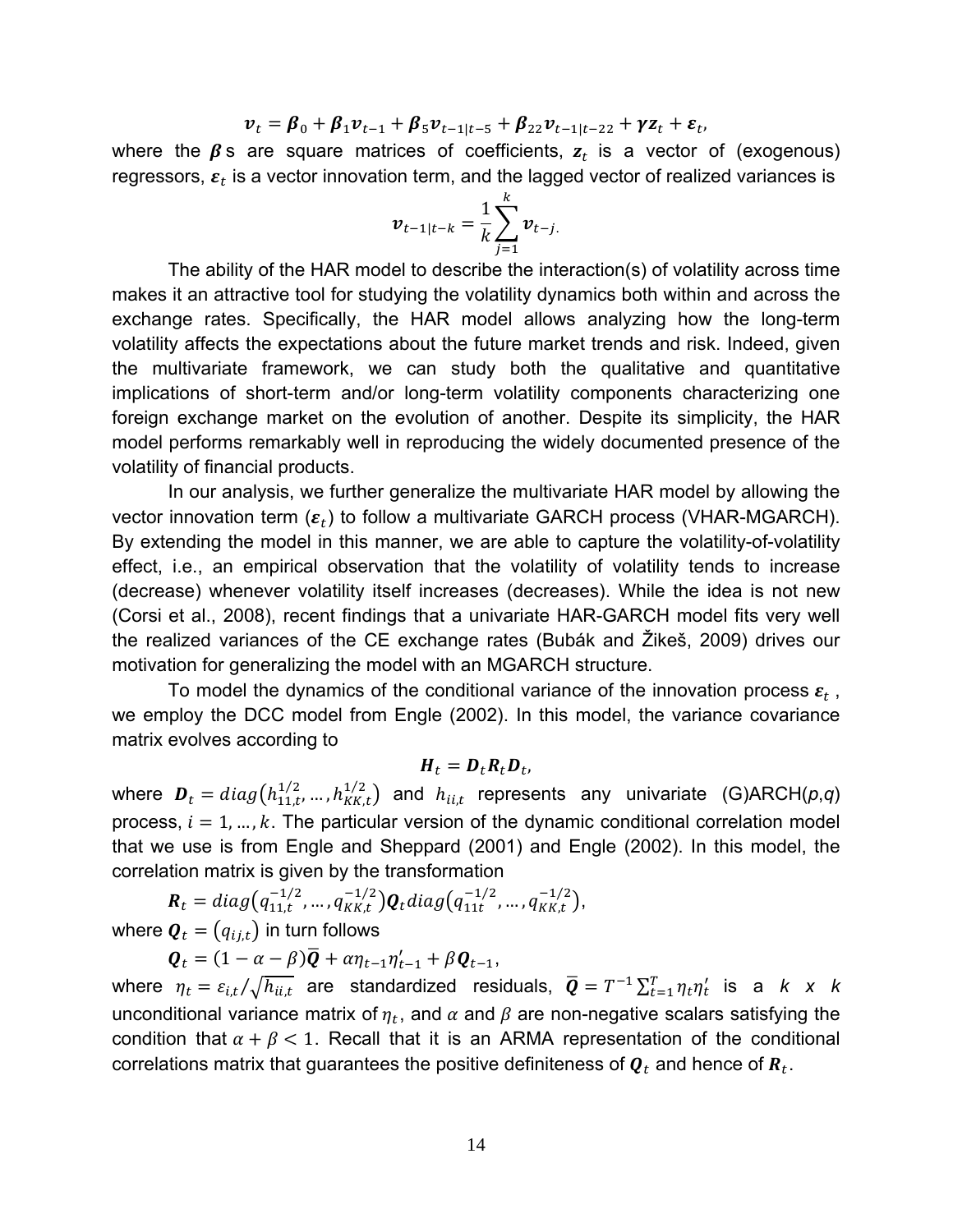To estimate the DCC-MGARCH model, we proceed as follows. First, we find a suitable specification of the volatility transmission where all variables are significant. The DCC model is then fitted to the series of residuals, where the estimation is performed by optimizing the likelihood function using the Feasible Sequential Quadratic Programming (FSQP) algorithm of Lawrence and Tits (2001). We estimate the model efficiently in one step to obtain valid standard errors for the DCC estimates.

It is possible to write the VHAR model with determined number of lagged responses as a VAR(22) with restricted parameters. We can therefore employ the dynamic version of the Diebold and Yilmaz (2009) index to quantify the overall magnitude and evolution of volatility spillovers among the four foreign exchange markets. The Diebold-Yilmaz index is constructed as follows. Let  $v_t$  denote a  $k$ dimensional random vector following a VAR(*p*) process with conditionally heteroskedastic innovations:

$$
\boldsymbol{v}_t = \boldsymbol{c} + \boldsymbol{\Phi}_1 \boldsymbol{v}_{t-1} + \boldsymbol{\Phi}_1 \boldsymbol{v}_{t-1} + \dots + \boldsymbol{\Phi}_p \boldsymbol{v}_{t-p} + \boldsymbol{\varepsilon}_t,
$$
  

$$
\boldsymbol{\varepsilon}_t = \boldsymbol{H}_t^{1/2} \boldsymbol{u}_t, \ \boldsymbol{u}_t \sim \mathcal{D}(\boldsymbol{0}, \boldsymbol{I}),
$$

where  $H_t$  is a  $F_{t-1}$  measurable conditional covariance matrix. Provided that the VAR process is stationary, the moving-average representation exists and we can write

$$
\boldsymbol{v}_t = \boldsymbol{\mu} + \boldsymbol{\varepsilon}_t + \boldsymbol{\varPsi}_1 \boldsymbol{\varepsilon}_{t-1} + \boldsymbol{\varPsi}_2 \boldsymbol{\varepsilon}_{t-2} + \cdots
$$

The optimal *h*-step-ahead forecast is given by

$$
E_t(\boldsymbol{v}_{t+h}) = \boldsymbol{\mu} + \boldsymbol{\varPsi}_h \boldsymbol{\varepsilon}_t + \boldsymbol{\varPsi}_{h+1} \boldsymbol{\varepsilon}_{t-1} + \cdots,
$$

and the forecast error vector,  $e_{t+h|t}$ , is written as

$$
e_{t+h|t} \equiv v_{t+h} - E_t(v_{t+h}) = \varepsilon_{t+h} + \Psi_1 \varepsilon_{t+h-1} + \Psi_2 \varepsilon_{t+h-2} + \dots + \Psi_{h-1} \varepsilon_{t+1}.
$$
  
The corresponding conditional mean-square error matrix,  $\Sigma_{t+h|t}$ , is given by

$$
\Sigma_{t+h|t} \equiv E_t(e_{t+h|t}e'_{t+h|t}) = E_t(H_{t+h}) + \Psi_1 E_t(H_{t+h-1})\Psi'_1 + \dots + \Psi_{h-1}H_{t+1}\Psi'_{h-1}.
$$

Now define  $\mathbf{Q}_{t+h|t}$  to be the unique lower triangular Choleski factor of  $E_t(\mathbf{H}_{t+h})$ , and let

$$
\mathbf{A}_{t+h|t}^{(i)} \equiv \mathbf{\Psi}_i \mathbf{Q}_{t+h-i|t}, \quad i = 0, \dots, h-1,
$$

so we can write

$$
\Sigma_{t+h|t} = \mathbf{A}_{t+h|t}^{(0)} \mathbf{A}_{t+h|t}^{(0)\prime} + \mathbf{A}_{t+h|t}^{(1)} \mathbf{A}_{t+h|t}^{(1)\prime} + \dots + \mathbf{A}_{t+h|t}^{(h-1)} \mathbf{A}_{t+h|t}^{(h-1)\prime}.
$$

The time-varying Diebold-Yilmaz spillover index (**S***t*+*h*׀*t*) based on *h*-step-ahead forecasts is then defined as

$$
\mathbf{S}_{t+h|t} = \frac{\sum_{l=0}^{h-1} \sum_{i,j=1}^{k} (a_{t+h|t}^{(l)}(i,j))^2}{\sum_{l=0}^{h-1} \text{tr}(\mathbf{A}_{t+h|t}^{(l)} \mathbf{A}_{t+h|t}^{(l)})}.
$$

In the above definition  $a_{t+h|t}^{(l)}(i,j)$  is a typical element of  $A_{t+h|t}^{(l)}$ . If  $H_t$  follows a stationary MGARCH process, the forecasts  $E_t(H_{t+h})$  can be obtained recursively.

The Diebold-Yilmaz index measures the proportion of the *h*-step-ahead forecast error of its own volatility that can be attributed to shocks emanating from other markets. In other words, the larger the fraction of *h*-step-ahead forecast error variance in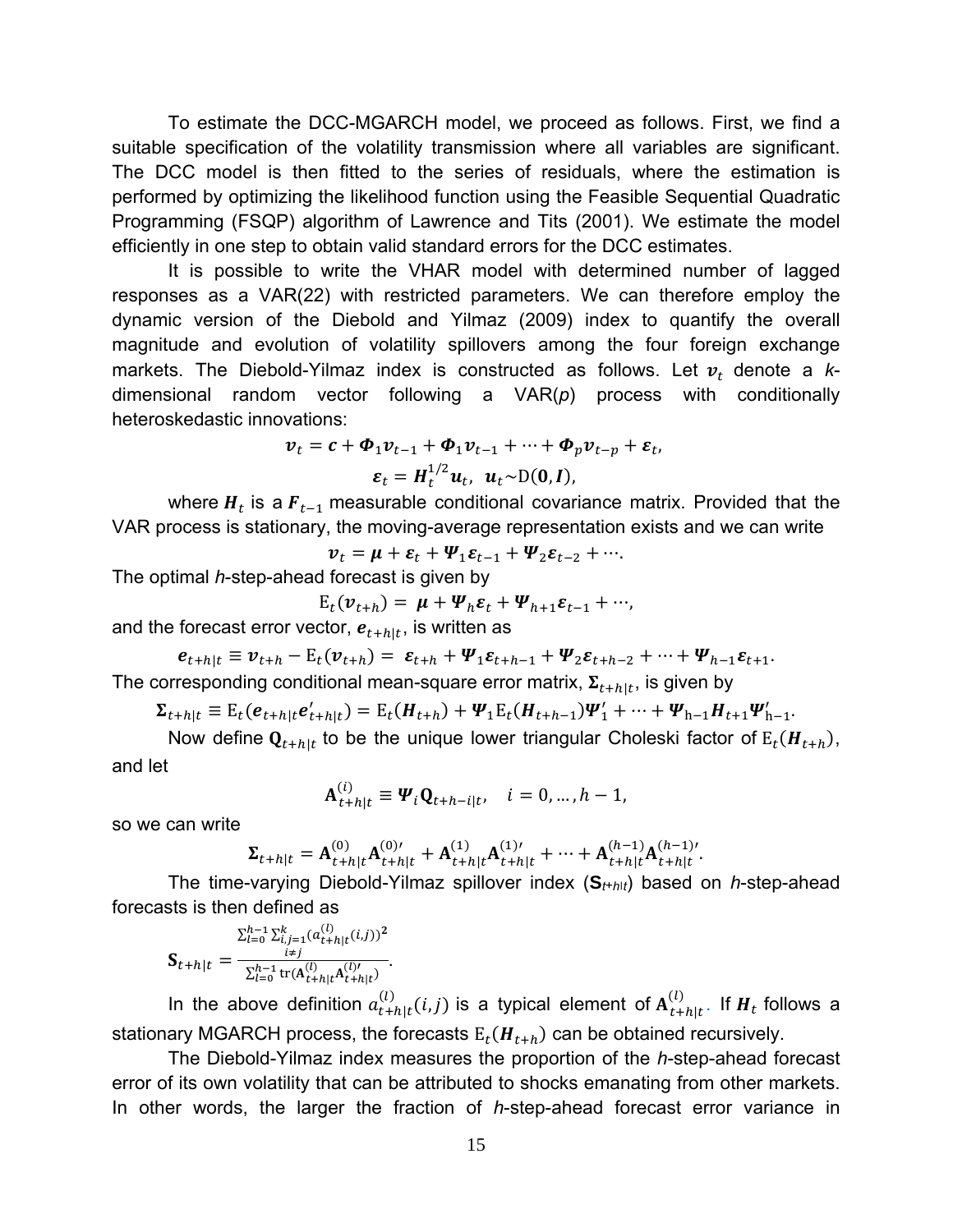forecasting the volatility of market *i* that is due to shocks to market *j* relative to the total forecast error variation, the larger the value of the spillover index and hence the degree of volatility spillovers. In the case when there are no spillovers, the index is equal to zero.

# **Empirical contribution to analyzing volatility spillovers on Central European forex markets**

Our empirical results documented the existence of volatility spillovers between CE foreign exchange markets on an intraday basis. We found that each CE currency has a different volatility transmission pattern. During the pre-2008 period, the histories of the Czech and Polish currencies and both the short- and long-term volatility components of the Hungarian currency as well as the long-term volatility component of the EUR/USD exchange rate affected the volatilities of the Czech and Polish currencies. In contrast, the Hungarian forint seemed generally irresponsive to any foreign component. Our finding that volatility spillovers had a greater effect on the volatility of the Czech and Polish currencies correlates with the fact that both currencies exhibited very similar and small deviations from a random walk. This contrasted with the managed regime of the Hungarian currency and its volatility being irresponsive to spillovers. During the post-2008 period our results showed that volatility increased in general but the volatilities of all currencies reflect chiefly their own history. This lack of effect from neighboring markets might have been a sign of isolationist sentiment on the forex markets during the global crisis. Further, using a dynamic version of the Diebold-Yilmaz spillover index we found that the magnitude of the volatility spillovers increases significantly during periods of market uncertainty. From a medium-term perspective, volatility increased for those countries with troubled financial sector development (e.g. Hungary). Finally, a general difference in the pre- and post-crisis patterns was an increase in the strength of the short-term relation, which seemed to indicate a generally faster reaction of the market to volatility dynamics, especially in the case of the Czech koruna, Polish zloty, and the US dollar.

Our results on volatility transmission augmented the literature on developed foreign exchange markets and filled a gap in the literature on emerging markets in Europe. The uncovered differences in volatility patterns and their drivers lent new insights into the trading strategies assessed by de Zwart et al. (2009). Further, the synthesis of our findings was also relevant from the perspective of research on investment strategies, as Jotikasthira et al. (2010) show that all of the three countries under research are attractive investment destinations.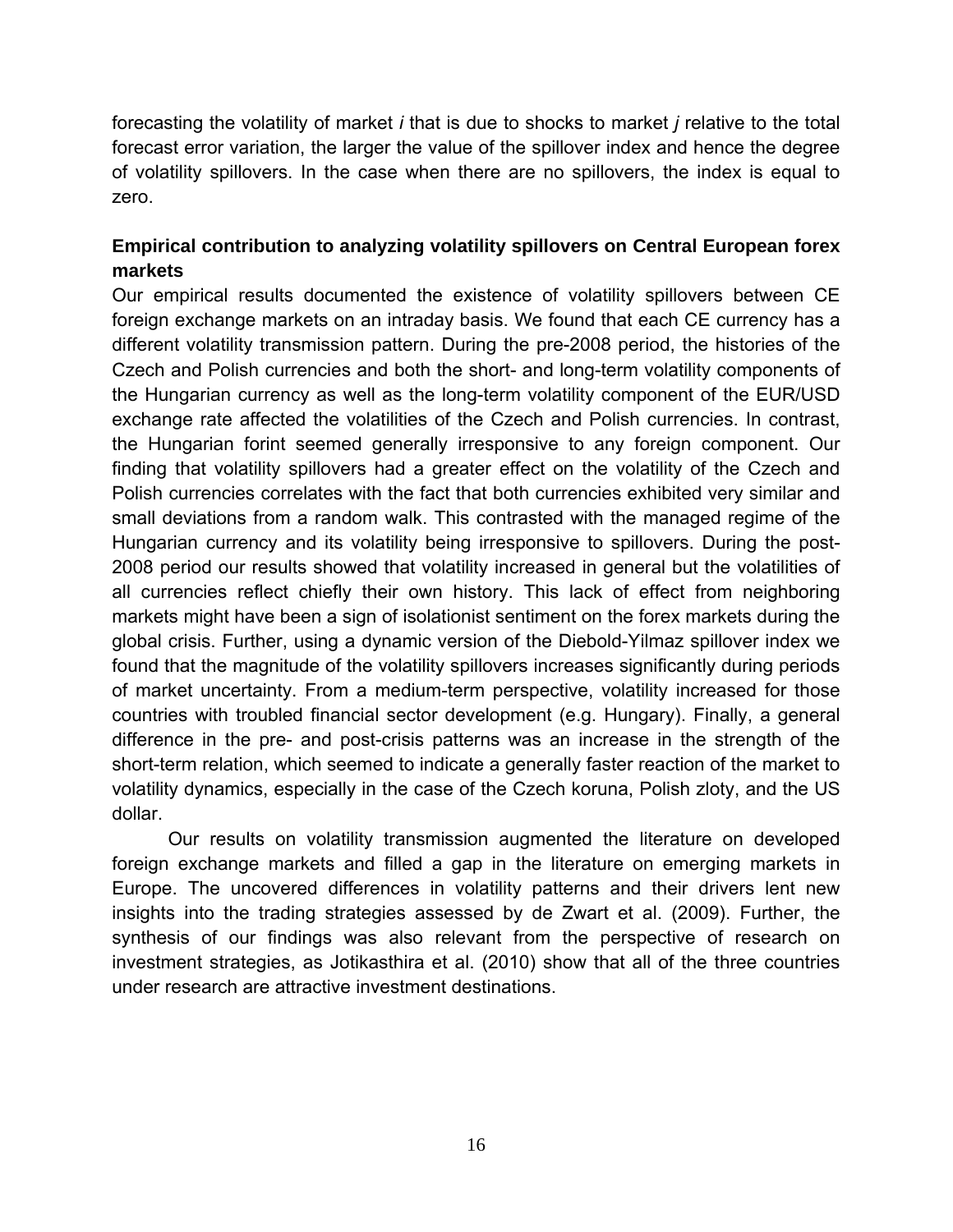## **5. Asymmetries in Volatility Spillovers**

## **Outline**

Baruník, Kočenda, and Vácha (2016, 2015) extended the spillover index methodology of Dieboled and Yilmaz (2009, 2012) by employing the concept of realized semivariances from Barndorff-Nielsen et al. (2010). This new approach enables accounting for asymmetries in volatility spillovers; to date this phenomenon has not been measured and quantified dynamically.

The presence of asymmetric volatility in financial markets has long been recognized in the literature (Black, 1976; Christie, 1982; Pindyck, 1984; French et al., 1987). On the other hand, asymmetries in volatility spillovers have not yet received the same attention, despite the fact that the proper quantification of such asymmetries is highly relevant to risk valuation and portfolio diversification strategies (Garcia and Tsafack, 2011). One of the stylized facts associated with financial markets reveals that the interdependence of markets exhibits asymmetries as large negative returns are more correlated than large positive returns (Longin and Solnik, 2001; Ang and Chen, 2002). When contemporaneous returns and their conditional volatility exhibit negative correlation, then a stronger reaction to negative news results in asymmetric volatility of the assets (Wu, 2001). The causal link often leads to volatility spillovers, which tend to increase the idiosyncratic risk that diminishes gains from portfolio diversification (Kanas, 2001). In addition, Amonlirdviman and Carvalho (2010) explicitly show that the asymmetry in the correlations of returns decreases the gains from portfolio diversification.

Asymmetry in volatility on financial markets implies that past returns are negatively correlated with present volatility (Bekaert and Wu, 2000). Since volatility is transferred across markets via spillovers, it is worth assuming that volatility spillovers exhibit asymmetries as well and such asymmetries might stem from qualitative differences due to bad and good uncertainty (Segal et al., 2015). In this regard we hypothesized that volatility spillovers might substantially differ, e.g. exhibit asymmetries, depending on the qualitative nature of the preceding shock(s).

Our contribution was twofold. First, in terms of methodology, we suggested a way to quantify asymmetries in volatility spillovers due to bad and good volatility that is defined in the same way as in Segal et al. (2015). Second, we provided new empirical evidence of asymmetries in volatility spillovers among U.S. stocks as well as petroleumbased commodities over distinctively different periods before, during, and after the recent financial crisis.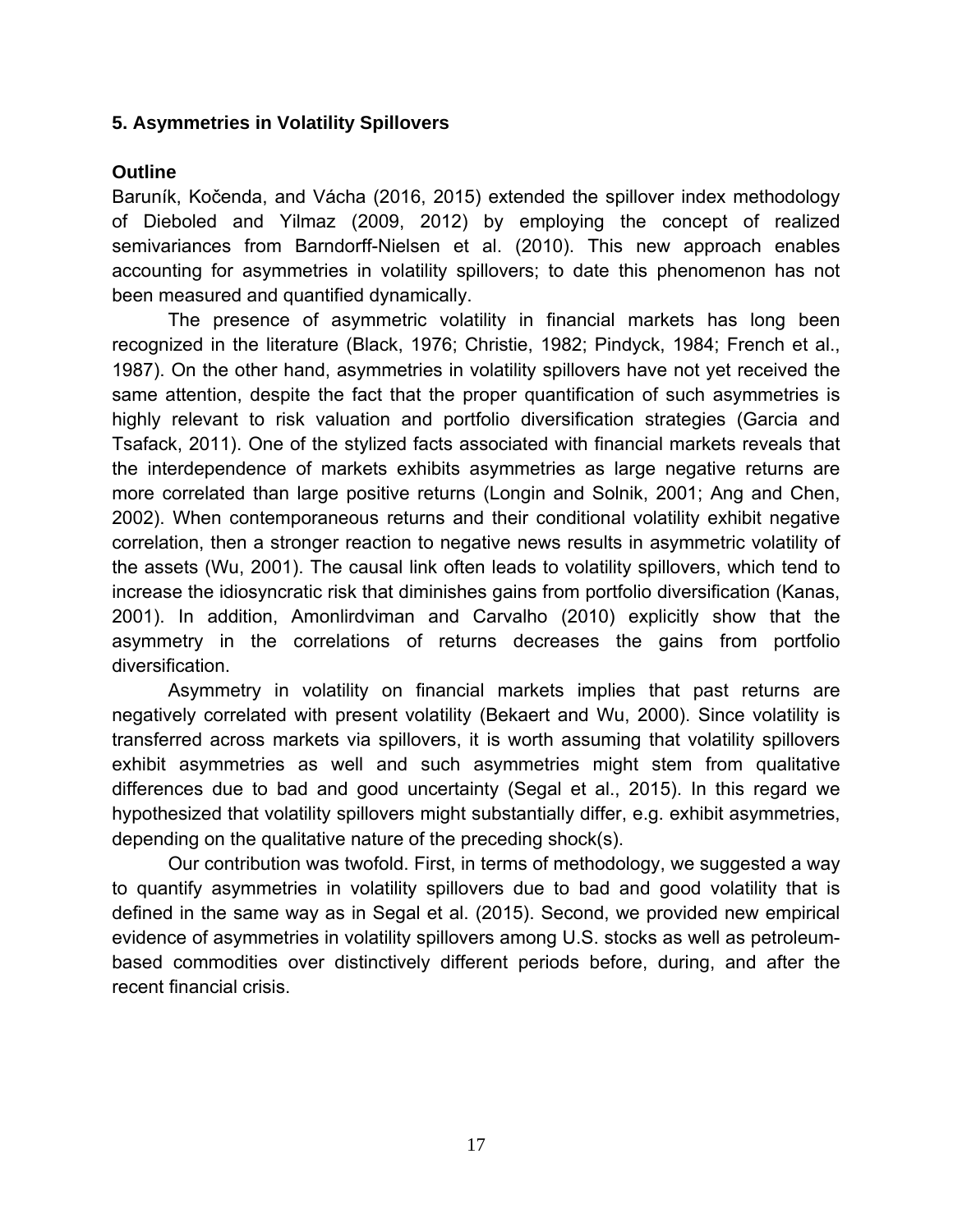### **Methodological contribution to analyzing asymmetries in volatility spillovers**

In order to better illustrate the methodological contribution, the two previously existing concepts are first introduced. Then we describe a simple way to combine them in order to capture asymmetric volatility spillovers using high-frequency measures.

#### *Realized variance and semivariance*

The first concept we introduce describes measures of volatility. Consider a continuoustime stochastic process for log-prices,  $p_t$ , evolving over a time horizon  $[0 \le t \le T]$ , which consists of a continuous component and a pure jump component

$$
p_t = \int_0^t \mu_s ds + \int_0^t \sigma_s dW_s + J_t,\tag{1}
$$

where  $\mu$  is a locally bounded predictable drift process and  $\sigma$  is a strictly positive volatility process and everything is adapted to some common filtration  $\mathcal F$ . The quadratic variation of the log-prices  $p_t$  is

$$
[p_t, p_t] = \int_0^t \sigma_s^2 \, ds + \sum_{0 < s \le t} (\Delta p_s)^2,\tag{2}
$$

where  $\Delta p_s = p_s - p_{s-}$  are jumps, if present. A natural measure for quadratic variation has been formalized by Andersen, Bollerslev, Diebold, and Labys (2001) and Barndorff-Nielsen (2002), who propose estimating quadratic variation as the sum of squared returns and coined the term "realized variance" (*RV*). Formally, let us suppose that the intraday returns  $r_i = p_i - p_{i-1}$ , defined as a difference between intraday log prices  $p_0, \ldots, p_n$ , are equally spaced on the interval [0, t], then

$$
RV = \sum_{i=1}^{n} r_i^2
$$
 (3)

converges in probability to  $[p_t, p_t]$  with  $n \to \infty$ .

Barndorff-Nielsen, Kinnebrock, and Shepard (2010) decomposed the realized variance into estimators of realized semivariance (*RS*) that capture the variation due to negative or positive movements in a specific variable (e.g. bad and good volatility). The technique was adopted by Feunou, Jahan-Parvar, and Tédongap (2013), Patton and Shepard (2014), and Segal, Shaliastovich, and Yaron (2015). We employ the realized semivariance in a very similar manner. The negative and positive realized semivariances  $(RS<sup>-</sup>$  and  $RS<sup>+</sup>)$  are defined as follows:

$$
RS^{-} = \sum_{i=1}^{n} \mathbb{I}(r_i < 0)r_i^2
$$
\n
$$
RS^{+} = \sum_{i=1}^{n} \mathbb{I}(r_i \ge 0)r_i^2
$$
\n(4)

Realized semivariance provides a complete decomposition of the realized variance, as  $RV = RS^{-} + RS^{+}$ , and can serve as a measure of downside and upside risk. The decomposition holds exactly for any *n*. Barndorff-Nielsen, Kinnebrock, and Shepard (2010) show the limiting behavior of realized semivariance, which converges to 1/2  $\int_0^t \sigma_s^2 ds$  and the sum of the jumps due to negative and positive returns.

Consequently, the negative and positive semivariance provides information about variation associated with movements in the tails of the underlying variable. For example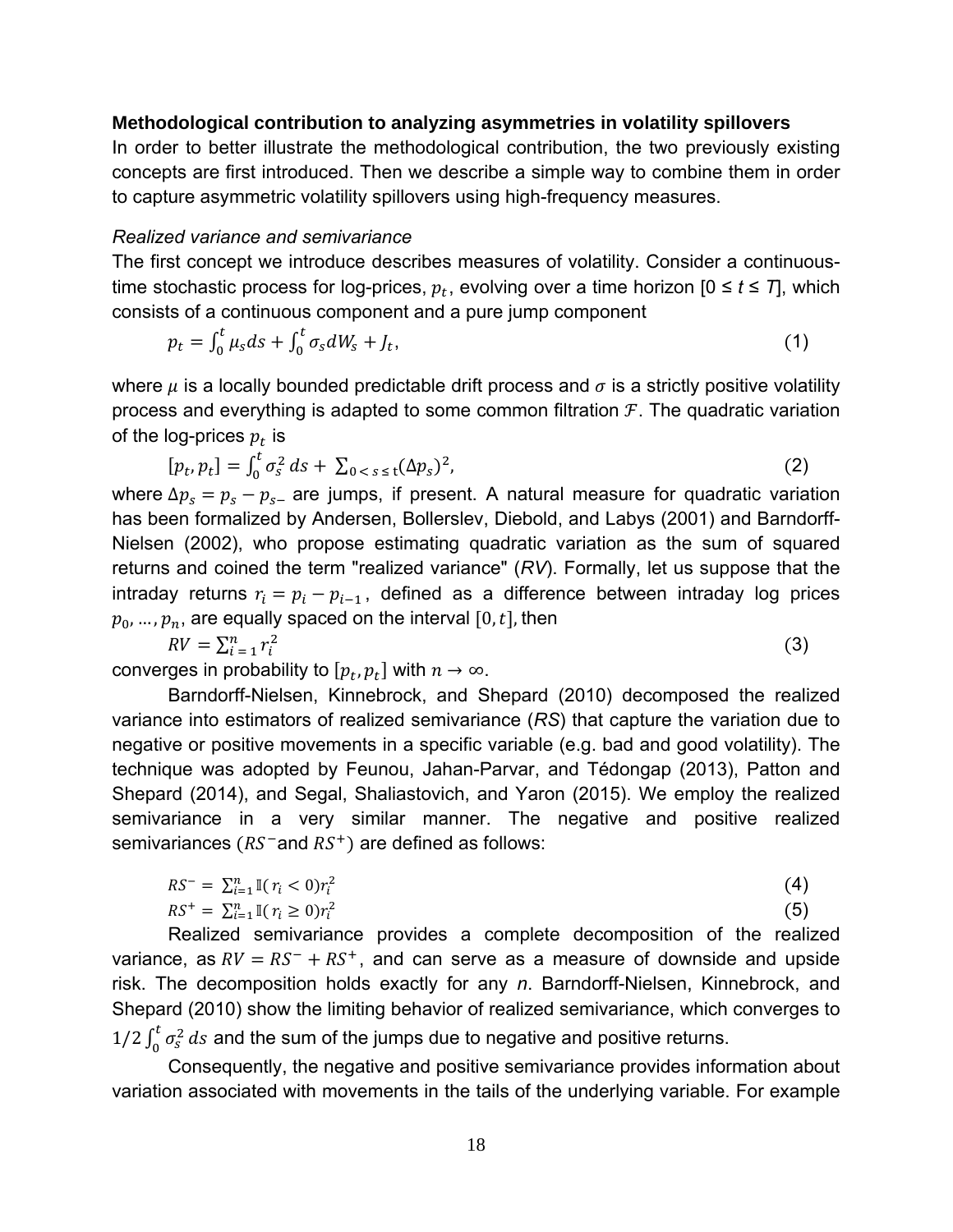negative semivariance corresponds to the bad state of the underlying variable and we use the measure as the empirical proxy for bad volatility as in Segal, Shaliastovich, and Yaron (2015). Similarly, positive semivariance corresponds to the good state of the underlying variable and serves as a proxy for good volatility. Below, we hypothesize that the two states may spill over differently across markets, creating asymmetries in volatility spillovers.

### *Measuring volatility spillovers*

The second concept we introduce describes how to measure volatility spillovers. Diebold and Yilmaz (2009) introduce a volatility spillover measure based on forecast error variance decompositions from vector auto regressions (VARs). Variance decompositions record how much of the  $H$ -step-ahead forecast error variance of some variable  $i$  is due to innovations in another variable  $j$ , and hence provide a simple, intuitive way of measuring volatility spillovers. Later, Diebold and Yilmaz (2012) improved their early concept and use a generalized vector autoregressive framework in which forecast error variance decompositions are invariant to the variable ordering and that explicitly includes the possibility to measure directional volatility spillovers.

Further, and most important to us, Diebold and Yilmaz (2009, 2012) use the daily or weekly range-based volatility of Garman and Klass (1980) to compute spillovers. Whereas range-based estimators provide an efficient way of estimating volatility, highfrequency data can further improve the understanding of the transmission mechanism. Due to the work of Barndorff-Nielsen, Kinnebrock, and Shepard (2010) we can conveniently decompose daily volatility into negative (and positive) semivariance, providing a proxy for downside (and upside) risk. Replacing the total volatility, which enters the computation by the measures of downside (upside) risk, will allow us to measure the spillovers from bad and good volatility, and test if they are transmitted in the same magnitude. Thus, we consider  $\mathbf{RV}_{\mathbf{t}} = (RV_{1t}, ..., RV_{nt})'$  to measure total volatility spillovers and  $\mathbf{RS}_{t}^- = (RS_{1t}^-, ..., RS_{nt}^+)'$  and  $\mathbf{RS}_{t}^+ = (RS_{1t}^+, ..., RS_{nt}^+)'$  to measure volatility spillovers due to negative and positive returns, respectively.

To measure spillovers we use the Diebold and Yilmaz (2012) directional spillover measure, which follows directly from the variance decomposition associated with an Nvariable vector autoregression fitted to volatility (in our case semivariances). To set the stage, consider an

N-dimensional vector  $\mathbf{R}V_t = (RV_{1t}, ..., RV_{nt})'$  holding the realized variance of N assets, which is modeled by a covariance stationary vector autoregression VAR(*p*) as

 $\mathbf{R} \mathbf{V}_{t} = \sum_{i=1}^{p} \mathbf{\Phi}_{i} \mathbf{R} \mathbf{V}_{t-i} + \boldsymbol{\epsilon}_{t}$  (6) with  $\epsilon_t \sim N(0, \Sigma_{\epsilon})$  being a vector of independently and identically distributed disturbances and  $\Phi_i$  for  $i = 1, ..., p$  coefficient matrices. Provided that the VAR process is invertible, it has the moving average representation

$$
RV_{t} = \sum_{i=0}^{\infty} \Psi_{i} \epsilon_{t-i},
$$
\n(7)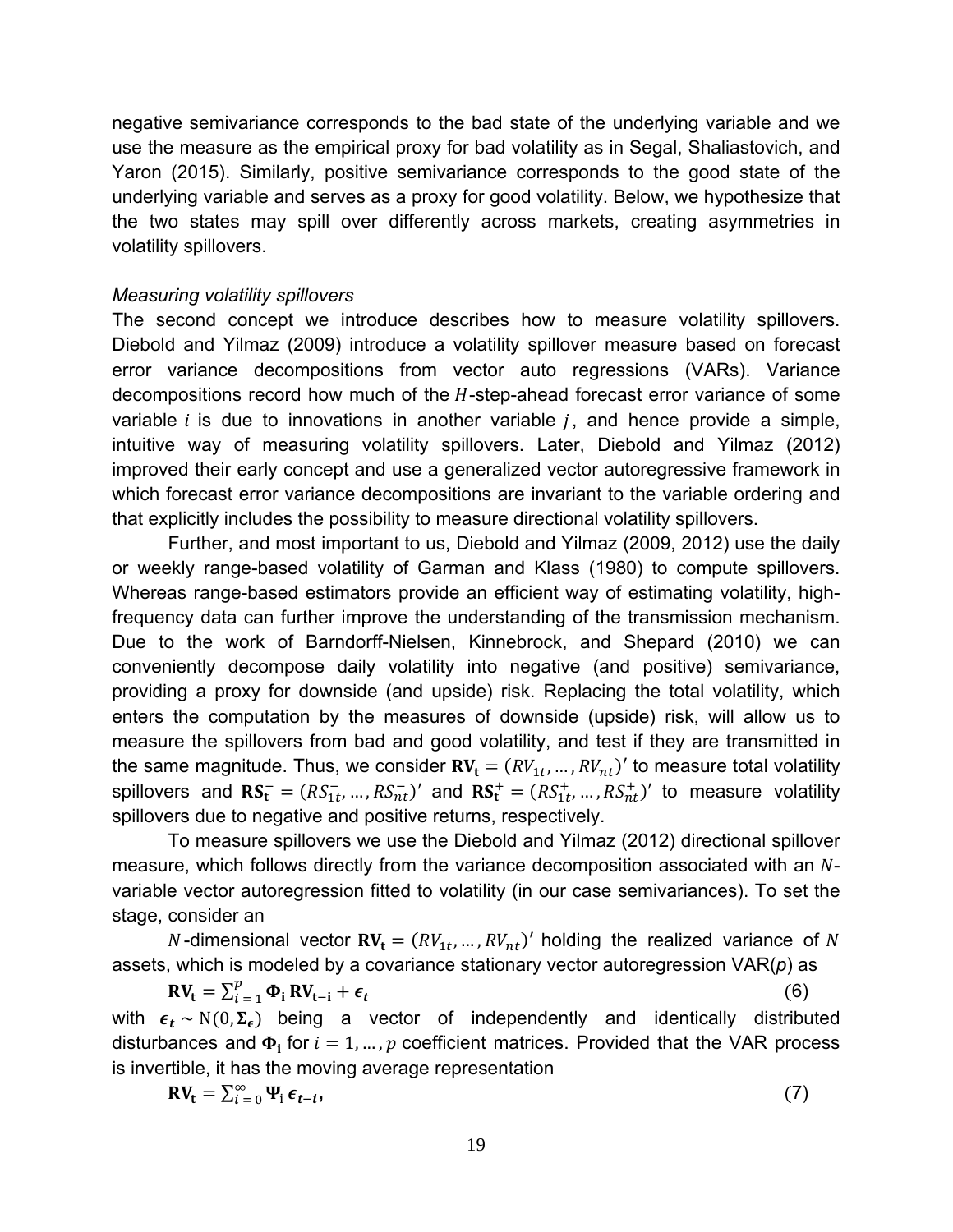where the  $N \times N$  matrices holding coefficients  $\Psi_i$  can be obtained from the recursion  $\Psi_i = \sum_{j=1}^p \Phi_j \Psi_{i-j}$  with  $\Psi_0$  being the identity matrix;  $\Psi_0 = I_N$  and  $\Psi_i = 0$  for  $i < 0$ . The moving average representation is key for understanding the dynamics of the system as it allows the computation of variance decompositions. These in turn allow the decomposition of the forecast error variances of each variable in the system into parts, which are attributable to various system shocks. Diebold and Yilmaz (2012) build the spillover index on the idea of assessing the fraction of the  $H$ -step-ahead error variance in forecasting the *i*th variable that is due to shocks to the *j*th variable for  $j \neq i$ , for each  $i.$  In order to obtain variance decompositions, which are invariant to variable ordering in the VAR system, Diebold and Yilmaz (2012) use the framework of the generalized VAR of Koop, Pesaren, and Potter (1996) and Pesaran and Shin (1998). The framework allows for correlated shocks but accounts for them by using the observed distribution of the errors, under a normality assumption. In this way, the shocks to each variable are not orthogonalized. Hence, the resulting sum of the contributions to the variance of the forecast error may not necessarily equal one.

#### *(i) Total spillovers*

To define the total spillover index, Diebold and Yilmaz (2012) consider: (i) the assets' own variance shares as the fractions of the  $H$ -step-ahead error variances in forecasting the *i*th variable that are due to assets' own shocks to *i* for  $i = 1, ..., n$  and (ii) cross variance shares, or spillovers, as the fractions of the  $H$ -step-ahead error variances in forecasting the *i*th variable that are due to shocks to the *j*th variable, for  $i, j = 1, ..., N$ , such that  $i \neq j$ . The H-step-ahead generalized forecast error variance decomposition matrix  $\Omega$  has the following elements for  $H = 1,2,...$ :

$$
\omega_{ij}^H = \frac{\sigma_{jj}^{-1} \Sigma_{h=0}^{H-1} (\mathbf{e}_i^t \mathbf{\Psi}_h \Sigma_\epsilon \mathbf{e}_j)^2}{\Sigma_{h=0}^{H-1} (\mathbf{e}_i^t \mathbf{\Psi}_h \Sigma_\epsilon \mathbf{\Psi}_h^t \mathbf{e}_i)},\tag{8}
$$

where  $\Sigma_{\epsilon}$  is the variance matrix for the error vector,  $\epsilon_t$ ,  $\sigma_{ij}$  is the standard deviation of the error term for the *j*th equation,  $e_i$  is the selection vector, with one as the *i*th element and zero otherwise, and  $\Psi_h$  are moving average coefficients from the forecast at time t. The sum of the elements in each row of the variance decomposition table is not equal to one,  $\sum_{j=1}^{N} \omega_{ij}^H \neq 1$ , as the shocks are not necessarily orthogonal in this framework. Hence, we need to normalize each element by the row sum as:

$$
\widetilde{\omega}_{ij}^H = \frac{\omega_{ij}^H}{\sum_{j=1}^N \omega_{ij}^H}.
$$
\n(9)

Using the contributions from the variance decomposition, Diebold and Yilmaz (2012) then define the total spillover index, which measures the contribution of spillovers from volatility shocks across variables in the system to the total forecast error variance as

$$
S^H = 100 \times \frac{1}{N} \sum_{\substack{i,j=1 \\ i \neq j}}^N \widetilde{\omega}_{ij}^H.
$$
 (10)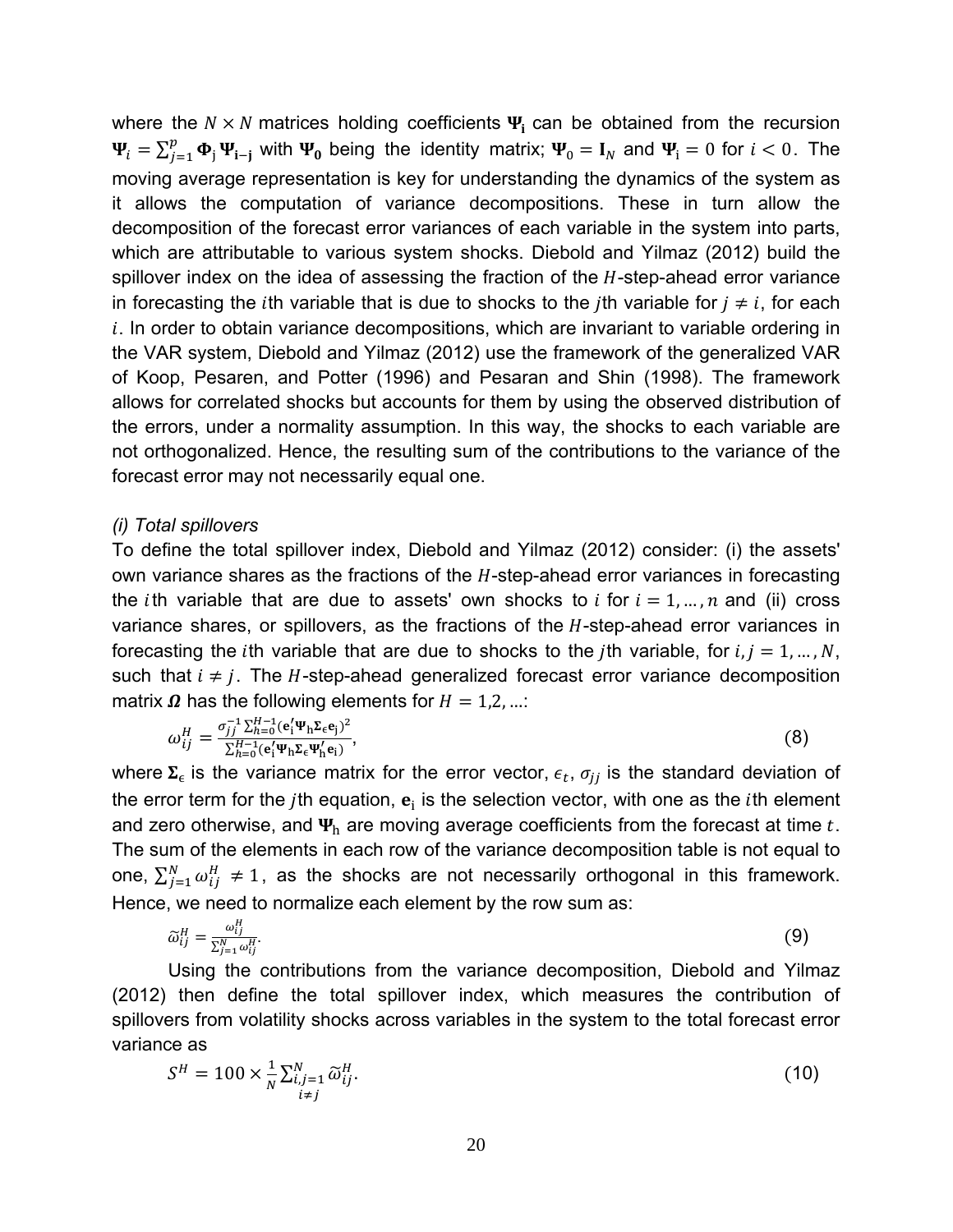Note that by construction,  $\sum_{j=1}^N \widetilde{\omega}_{ij}^H = 1$  and  $\sum_{i,j=1}^N \widetilde{\omega}_{ij}^H = N$ , thus the contributions of spillovers from volatility shocks are normalized by the total forecast error variance.

#### *(ii) Directional spillovers*

The total spillover index as defined by equation (10) helps us understand how much of the shocks to volatility spills over across the studied assets. However, the main advantage of the generalized VAR framework is its ability to identify directional spillovers using the normalized elements of the generalized variance decomposition matrix. Directional spillovers allow us to further uncover the transmission mechanism, as we can decompose the total spillovers to those coming from, or to, a particular asset in the system.

Diebold and Yilmaz (2012) propose to measure the directional spillovers received by asset  $i$  from all other assets  $j$  as:

$$
S_{i \leftarrow \bullet}^H = 100 \times \frac{1}{N} \sum_{\substack{i,j=1 \\ i \neq j}}^N \widetilde{\omega}_{ij}^H.
$$

In a similar fashion, the directional spillovers transmitted by asset  $i$  to all other assets  *can be measured as:* 

$$
S_{i\to\bullet}^H = 100 \times \frac{1}{N} \sum_{\substack{i,j=1\\i \neq j}}^N \widetilde{\omega}_{ji}^H.
$$
 (12)

#### *(iii) Net spillovers and net pairwise spillovers*

Directional spillovers can also be used to obtain the net volatility spillover from asset  $i$  to all other assets  $j$ . The directional spillover is then defined as the simple difference between gross volatility shocks transmitted to and received from all other assets:

$$
S_{ij}^H = S_{i \to \bullet}^H - S_{i \leftarrow \bullet}^H. \tag{13}
$$

The net volatility spillover tells us how much each asset contributes to the volatility in other assets in net terms.

Finally, the pairwise volatility spillover between asset  $i$  and  $j$  can be simply defined as the difference between the gross shocks transmitted from asset  $i$  to asset  $j$ and those transmitted from  $j$  to  $i$ :

$$
S_{ij}^H = 100 \times \frac{1}{N} \sum_{\substack{i,j=1 \ i \neq j}}^N (\widetilde{\omega}_{ji}^H - \widetilde{\omega}_{ij}^H) \tag{14}
$$

#### *Measuring asymmetric spillovers*

We now describe how to capture and measure asymmetries in volatility spillovers. Specifically, we are able to account for spillovers from volatility due to negative returns  $(S<sup>-</sup>)$  and positive returns  $(S<sup>+</sup>)$  as well as directional spillovers from volatility due to negative returns  $(S^-_{i\leftarrow}, S^-_{i\rightarrow})$  and positive returns  $(S^+_{i\leftarrow}, S^+_{i\rightarrow})$ . Based on the previous exposition, to isolate asymmetric volatility spillovers we need to replace the vector of volatilities  $\mathbf{RV_t} = (RV_{1t}, ..., RV_{nt})'$  defined in equation (6) with the vector of negative semivariances  $\mathbf{RS}_{t}^{-} = (RS_{1t}^{-}, ..., RS_{nt}^{-})'$  or the vector of positive semivariances  $\mathbf{RS}_{t}^{+} =$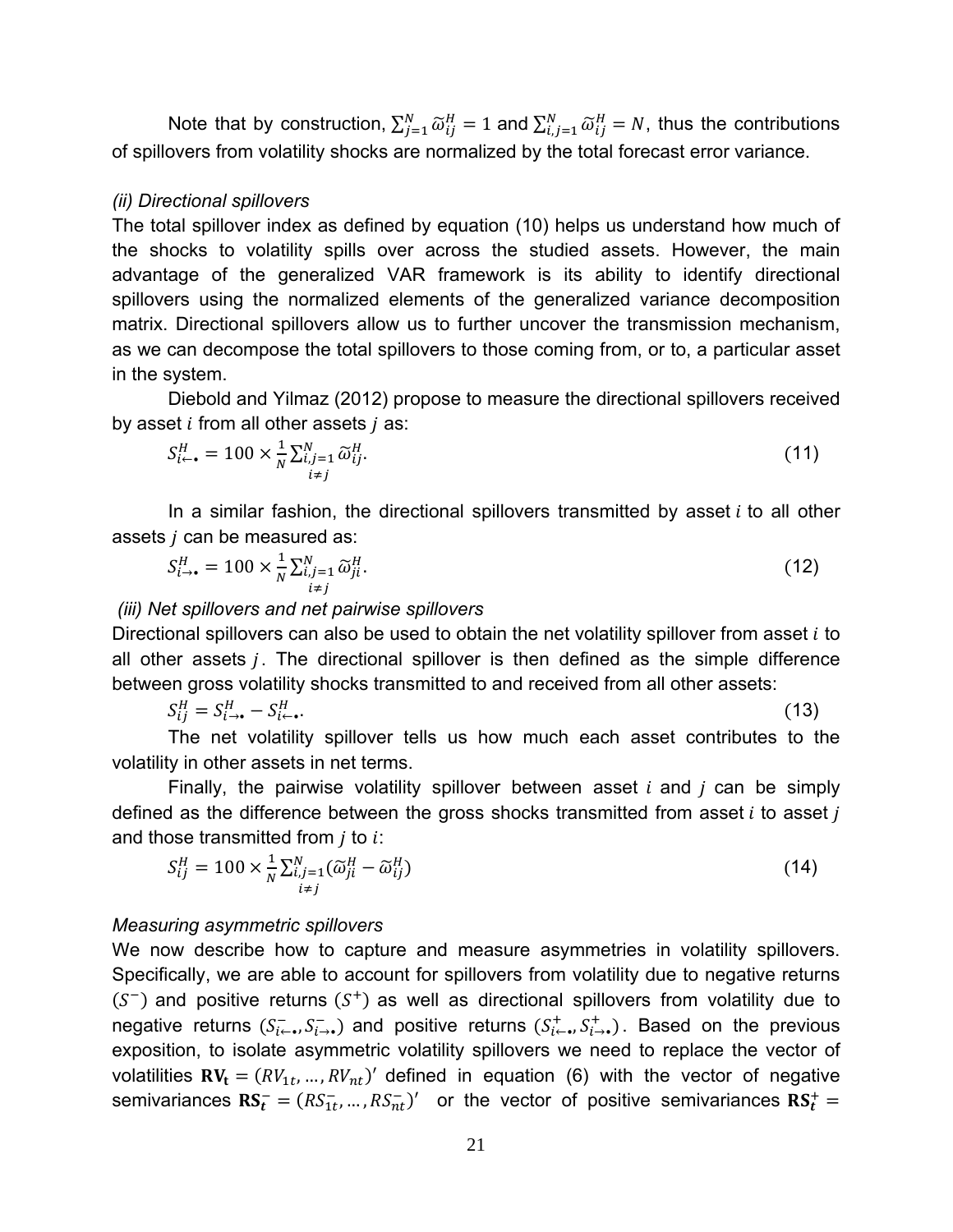$(RS_{1t}^{+},...,RS_{nt}^{+})'$ . Note that in the above definitions we dropped the H index to ease the notational burden, but it remains a valid parameter for the estimation of spillover indices.

For ease of exposition we might also call the spillovers from bad and good volatility as negative and positive spillovers. Their quantification now enables testing several hypotheses. A comparison of the spillover values introduces the following possibilities. If the contributions of  $RS^-$  and  $RS^+$  are equal, the spillovers are symmetric, and we expect the spillovers to be of the same magnitude as spillovers from  $RV$ . On the other hand, the differences in the realized semivariances result in asymmetric spillovers. These properties enable us to test the following hypotheses.

 $\mathcal{H}_0^1$ :  $S^- = S^+$  against  $\mathcal{H}_A^1$ :  $S^- \neq S^+$ .  $\mathcal{H}_0^2$ :  $S_{i \leftarrow \bullet}^- = S_{i \leftarrow \bullet}^+$  against  $\mathcal{H}_A^2$ :  $S_{i \leftarrow \bullet}^- \neq S_{i \leftarrow \bullet}^+$ .  $\mathcal{H}_0^3$ :  $S^-_{i\rightarrow \bullet} = S^+_{i\rightarrow \bullet}$  against  $\mathcal{H}_A^3$ :  $S^-_{i\rightarrow \bullet} \neq S^+_{i\rightarrow \bullet}$ .

Rejecting a null hypothesis means that bad and good volatility does matter for spillover transmission in terms of magnitude as well as direction. Moreover, we assume that the values of the volatility spillover indices differ over time. To capture the timevarying nature, the indices are computed using a 200-day moving window that runs from point  $t - 199$  to point t; more details are provided in Baruník, Kočenda, and Vácha (2016).

## *(i) Spillover asymmetry measure*

In order to better quantify the extent of volatility spillovers, we introduce a spillover asymmetry measure. In case the negative and positive realized semivariance contribute to the total variation of returns in the same magnitudes, the spillovers from volatility due to negative returns  $(S^-)$  and positive returns  $(S^+)$  will be equal to the spillovers from  $RV$ , and the null hypothesis  $H_0^1: S^- = S^+$  would not be rejected. This motivates a definition of the spillover asymmetry measure  $(SAM)$  simply as the difference between negative and positive spillovers:

$$
SAM = S^+ - S^- \tag{15}
$$

where  $S^+$  and  $S^-$  are volatility spillover indices due to negative and positive semivariances,  $RS^+$  and  $RS^-$ , respectively, with an H-step-ahead forecast at time t.  $SAM$  defines and illustrates the extent of asymmetry in spillovers due to  $RS^-$  and  $RS^+$ , When  $SAM$  takes the value of zero, spillovers coming from  $RS^-$  and  $RS^+$  are equal. When  $SAM$  is positive, spillovers coming from  $RS^+$  are larger than those from  $RS^-$  and the opposite is true when  $SAM$  is negative.

# *(ii) Directional Spillover Asymmetry Measure*

While the spillover asymmetry measure  $SAM$  defined by equation (15) measures to what extent the spillovers from volatility are asymmetric, we can decompose this measure and study the source of asymmetry among the studied assets. We define the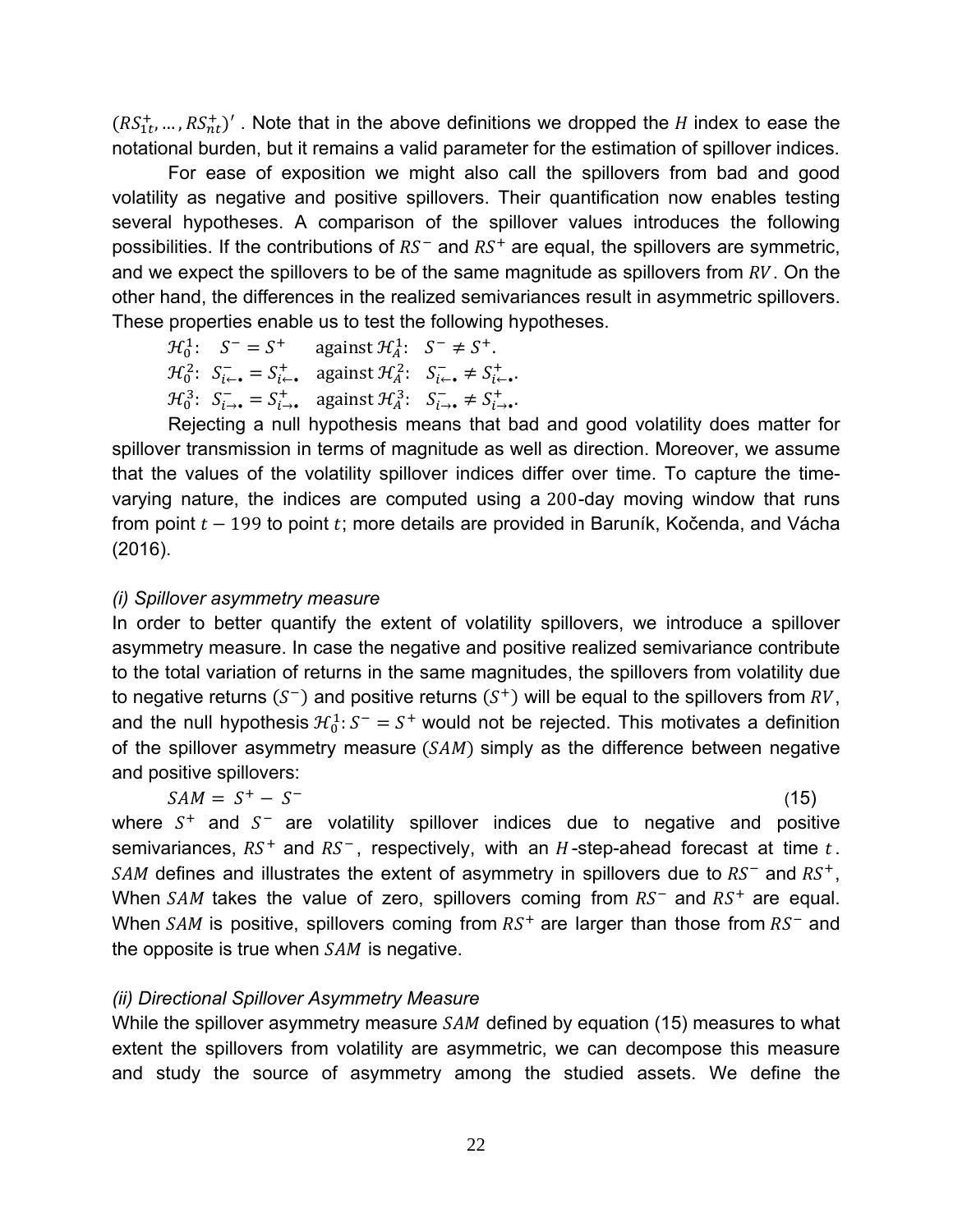asymmetry measure for directional spillovers received by asset  *from all other assets*  $*j*$ as

$$
SAM_{i \leftarrow \bullet} = S_{i \leftarrow \bullet}^{+} - S_{i \leftarrow \bullet}^{-}.
$$
\n(16)

In a similar fashion, we can measure the degree of asymmetry in directional spillovers transmitted by asset  $i$  to all other assets  $j$ :

$$
SAM_{i\rightarrow \bullet} = S_{i\rightarrow \bullet}^{+} - S_{i\rightarrow \bullet}^{-}.
$$
\n
$$
(17)
$$

 $SAM_{i\rightarrow}$  and  $SAM_{i\rightarrow}$  allow us to identify the extent to which volatility from (or to) the *i*th asset spills over to (or from) other assets symmetrically. For example, if bad volatility spillover from one asset in the system is larger than a positive spillover, then  $SAM_{i\rightarrow}$ , will be different from zero, and we expect it to be negative. The original Diebold and Yilmaz (2012) framework is not able to capture asymmetries in volatility spillovers while our methodology contribution does so for the total as well as directional volatility spillovers.

# **Empirical contribution to identifying and measuring asymmetries in volatility spillovers**

Based on two recent advances in the literature, we outlined a way to capture volatility spillovers that are due to bad and good volatility (proxied by negative and positive returns). Specifically, we suggested computing the volatility spillover index from Diebold and Yilmaz (2012) when negative and positive changes in returns are considered separately via the realized semivariances from Barndorff-Nielsen, Kinnebrock, and Shepard (2010). As a result, we computed volatility spillover indices robust to ordering in VAR that captured asymmetries in volatility spillovers.

We empirically showed the versatility of the above set-up by applying it on daily data covering 21 U.S. stocks divided into seven sectors defined in accordance with the Global Industry Specification Standard. We provided ample evidence showing the asymmetric connectedness of markets at the disaggregate sectoral level, which is in contrast to the symmetric volatility transmission mechanism at the aggregate level. The result can be attributed to large sector-level heterogeneity. While there was no clear pattern that would hold for all seven sectors, we were able to reject symmetric connectedness in all of them. Further, we found that negative and positive spillovers transmitted at different magnitudes in all sectors: the consumer, telecommunications, and health sectors exhibited visibly larger asymmetries in spillovers than the financial, information technology, and energy sectors. Finally, we also provided detailed results how asymmetries in spillovers propagated between specific assets and within sectoral portfolios.

Asymmetries in volatility spillovers have been conclusively detected across the U.S. stock market. While negative asymmetries in spillovers are often of substantial magnitude, they are not strictly dominant. Spillovers due to good volatility materialize quite frequently and their magnitudes are only rarely dwarfed by negative ones. Hence,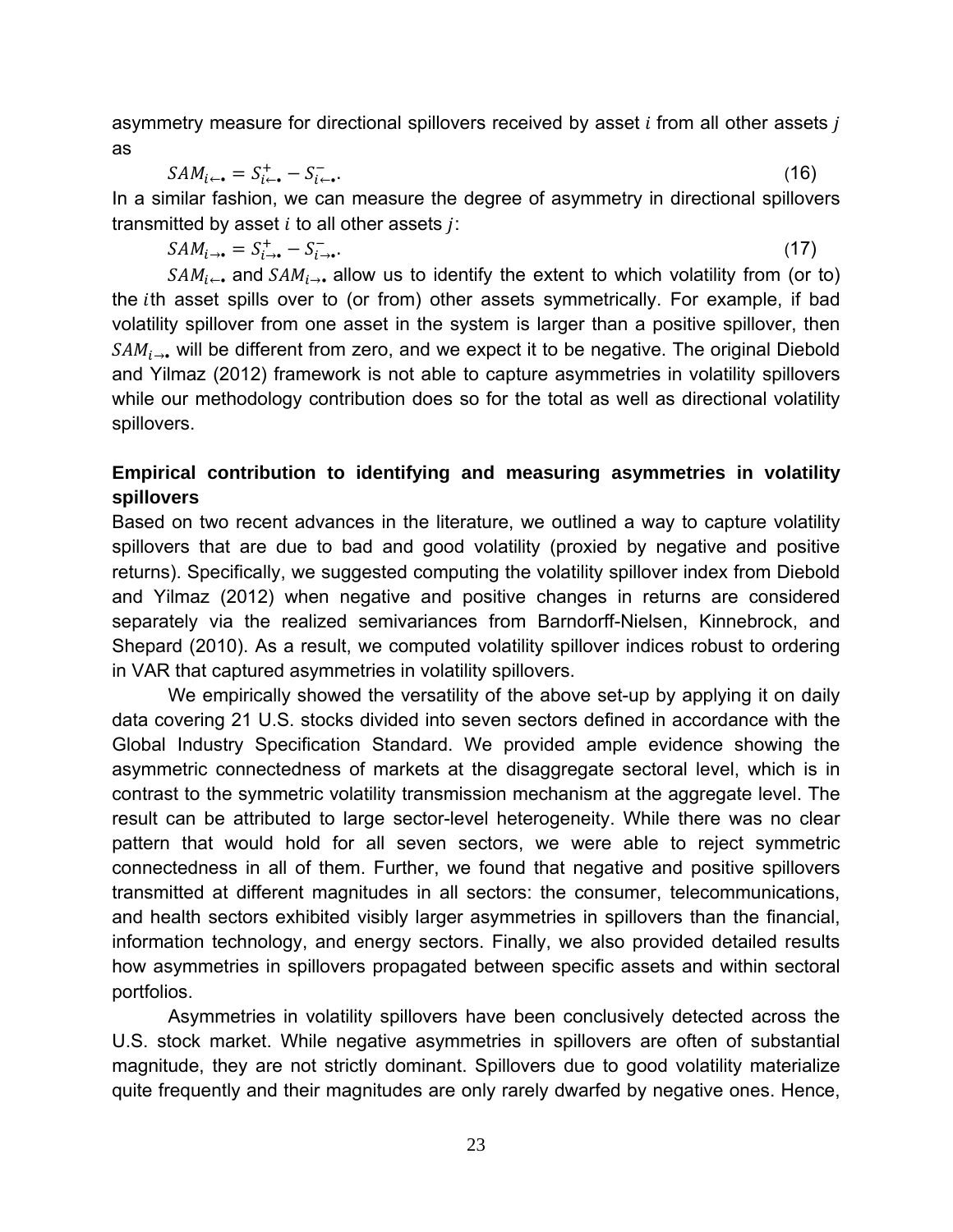in terms of volatility spillovers, market perception is not attuned to negative signals only. Thus, among many detailed inferences, we showed that the stock market might be a less dismal place than generally believed.

Further, we detected and quantified asymmetries in the volatility spillovers of petroleum commodities: crude oil, gasoline, and heating oil. The increase in volatility spillovers after 2001 correlated with the progressive financialization of the commodities. Further, the increasing spillovers from volatility among petroleum commodities substantially changed their pattern after 2008 (the financial crisis and the advent of tight oil production). After 2008, asymmetries in spillovers markedly declined in terms of total as well as directional spillovers and the decline in asymmetries in volatility spillovers after 2008 correlated with the ongoing financialization of commodities and the advent of tight oil exploration and production in the U.S. Also, our findings defied a common belief that the financial crisis should prompt spillovers to be more volatile. We provided evidence of just the opposite: spillovers from price developments in 2008 and later are less volatile than before the 2007–2008 financial crisis. In terms of asymmetries, we also showed that overall volatility spillovers due to negative (price) returns materialize to a greater degree than volatility spillovers due to positive returns. The occurrence of negative volatility spillovers correlate with low levels of crude oil inventories in the U.S. and often with world events that hamper crude oil supply. Negative spillovers frequently indicate the extent of real or potential crude oil unavailability. An analysis of directional spillovers reveals that no petroleum commodity dominates other commodities in terms of general spillover transmission.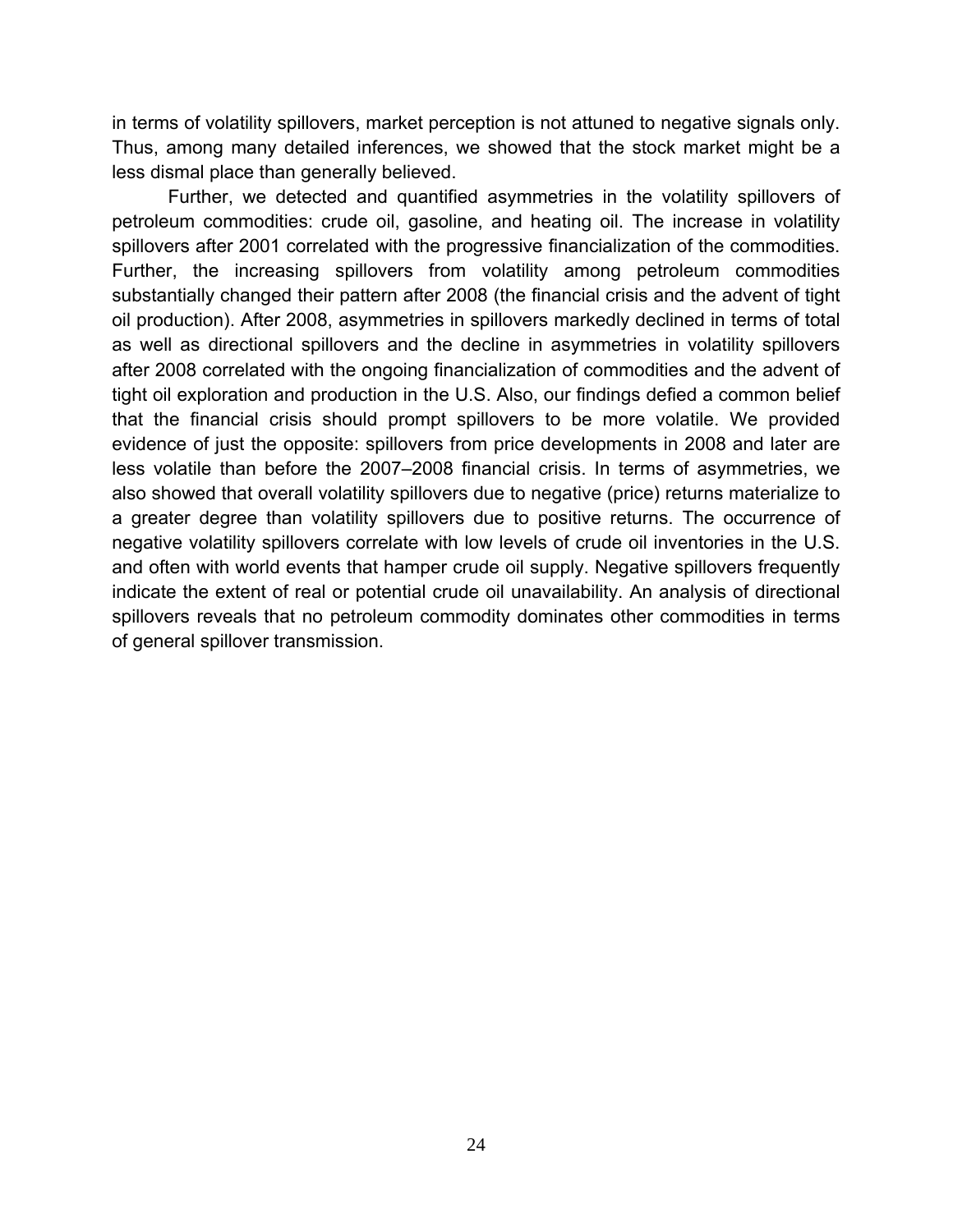### **References of the papers that constitute the DSc thesis**

 Baruník, J., Kočenda, E., Vácha, L., 2015. Volatility spillovers across petroleum markets. *The Energy Journal*, 36(3), 309-329.

 Baruník, J., Kočenda, E., Vácha, L., 2016. Asymmetric connectedness of stocks: How does bad and good volatility spill over the U.S. stock market? *Journal of Financial Markets*, 27(1), 55-78.

 Bubák, V., Kočenda, E., Žikeš, F., 2011. Volatility Transmission in Emerging European Foreign Exchange Markets. *Journal of Banking and Finance*, 35(11), 2829- 2841.

 Egert, B., Kočenda, E., 2007. Interdependence between Eastern and Western European Stock Markets: Evidence from Intraday Data. *Economic Systems*, 31(2), 184- 203.

 Kočenda, E., Poghosyan, T., 2009. Macroeconomic Sources of Foreign Exchange Risk in New EU Members. *Journal of Banking and Finance*, 33(11), 2164-2173.

 Kočenda, E., Valachy, J., 2006. Exchange rate volatility and regime change: Visegrad comparison. *Journal of Comparative Economics*, 34(4), 727-753.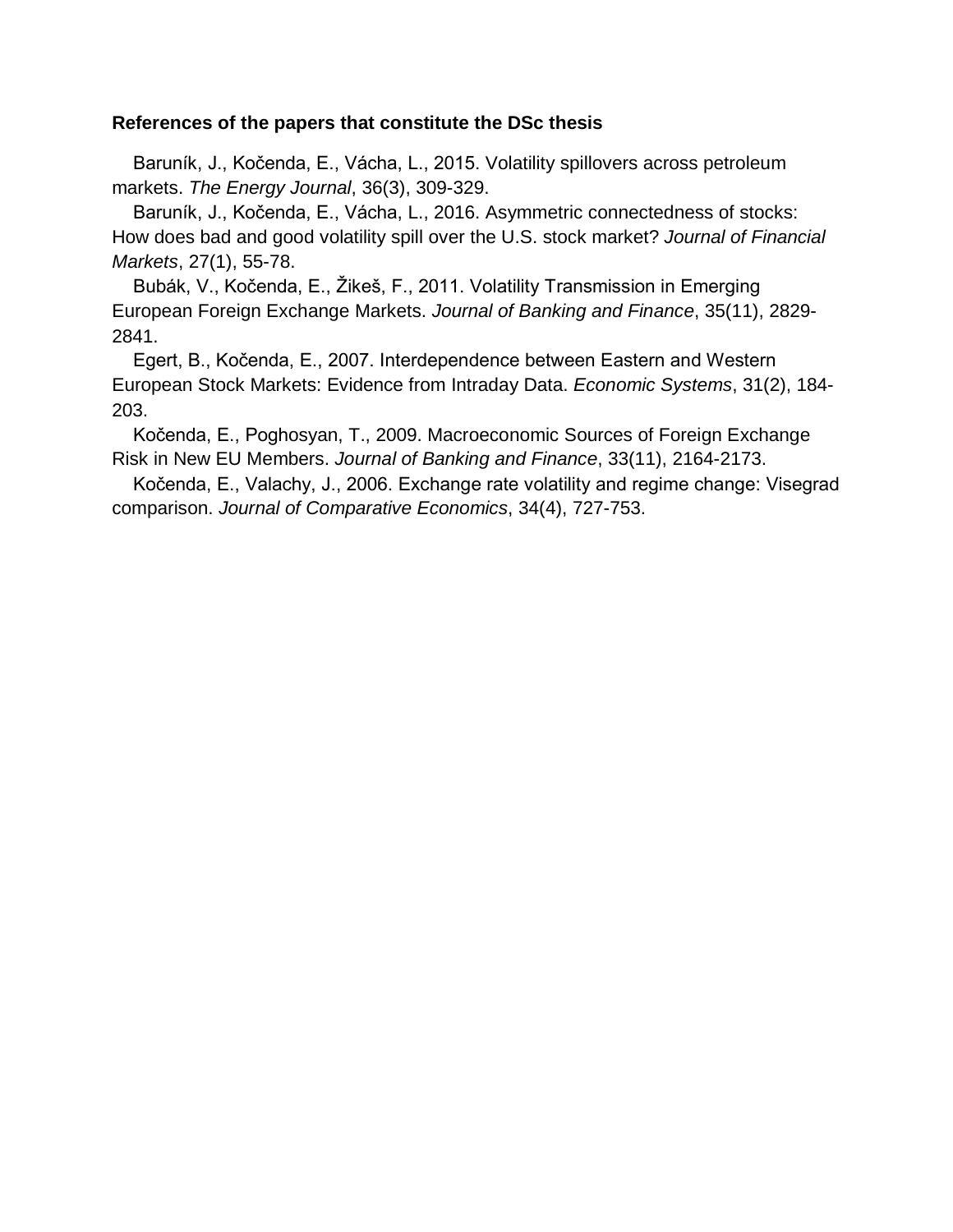### **References of the literature that is cited within the abstracts of the thesis**

 Amonlirdviman, K., Carvalho, C., 2010. Loss aversion, asymmetric market comovements, and the home bias. *Journal of International Money and Finance*, 29(7), 1303-1320.

 Andersen, T. G., Bollerslev, T., 1998. Deutsche Mark–Dollar volatility: Intraday activity patterns, macroeconomic announcements, and longer run dependencies. *The Journal of Finance*, 539 (1), 219-265.

 Andersen, T. G., Bollerslev, T., Diebold, F. X., 2007. Roughing it up: Including jump components in the measurement, modeling and forecasting of return volatility. *Review of Economics and Statistics*, 89(4), 701-720.

 Andersen, T. G., Bollerslev, T., Diebold, F. X., Labys, P., 2001. The distribution of realized exchange rate volatility. *Journal of the American Statistical Association*, 96(453), 42-55.

 Andersen, T. G., Bollerslev, T., Diebold, F. X., Labys, P., 2003. Modeling and forecasting realized volatility. *Econometrica*, 71(2), 579-625.

 Ang, A., Chen, J., 2002. Asymmetric correlations of equity portfolios. *Journal of Financial Economics*, 63(3), 443-494.

 Backus, D., Foresi, S., Telmer, C., 2001. Affine term structure models and the forward premium anomaly. *The Journal of Finance*, 56(1), 279-304.

 Baillie, R., Bolerslev, T., 1991. Intra-day and inter-market volatility in foreign exchange rates. *Review of Economic Studies*, 58(3), 565-585.

 Barndorff-Nielsen, O. E., 2002. Econometric analysis of realized volatility and its use in estimating stochastic volatility models. *Journal of the Royal Statistical Society: Series* 

*B (Statistical Methodology),* 64(2), 253-280.

 Barndorff-Nielsen, O. E., Kinnebrock, S., Shephard, N., 2010. Measuring downside risk-realised semivariance. In: Volatility and Time Series Econometrics: Essays in Honor of Robert F. Engle. Oxford University Press, Oxford.

 Beirne, J., Caporale, G. M., Schulze-Ghattas, M., Spagnolo, N., 2013. Volatility spillovers and contagion from mature to emerging stock markets. *Review of International Economics*, 21(5), 1060-1075.

 Bekaert, G., Wu, G., 2000. Asymmetric volatility and risk in equity markets. *Review of Financial Studies*, 13(1), 1-42.

 Bilson, J. F. O., 1999. The non-linear dynamics of exchange rates. Working paper. Stuart Graduate School of Business, Illinois Institute of Technology.

 Black, F., 1976. Studies of stock price volatility changes. In: Proceedings of the 1976 Meetings of the American Statistical Association, Business and Economic Statistics Section.

 Bohl, M. T., Henke, H., 2003. Trading volume and stock market volatility: the polish case. *International Review of Financial Analysis*, 12(5), 513-525.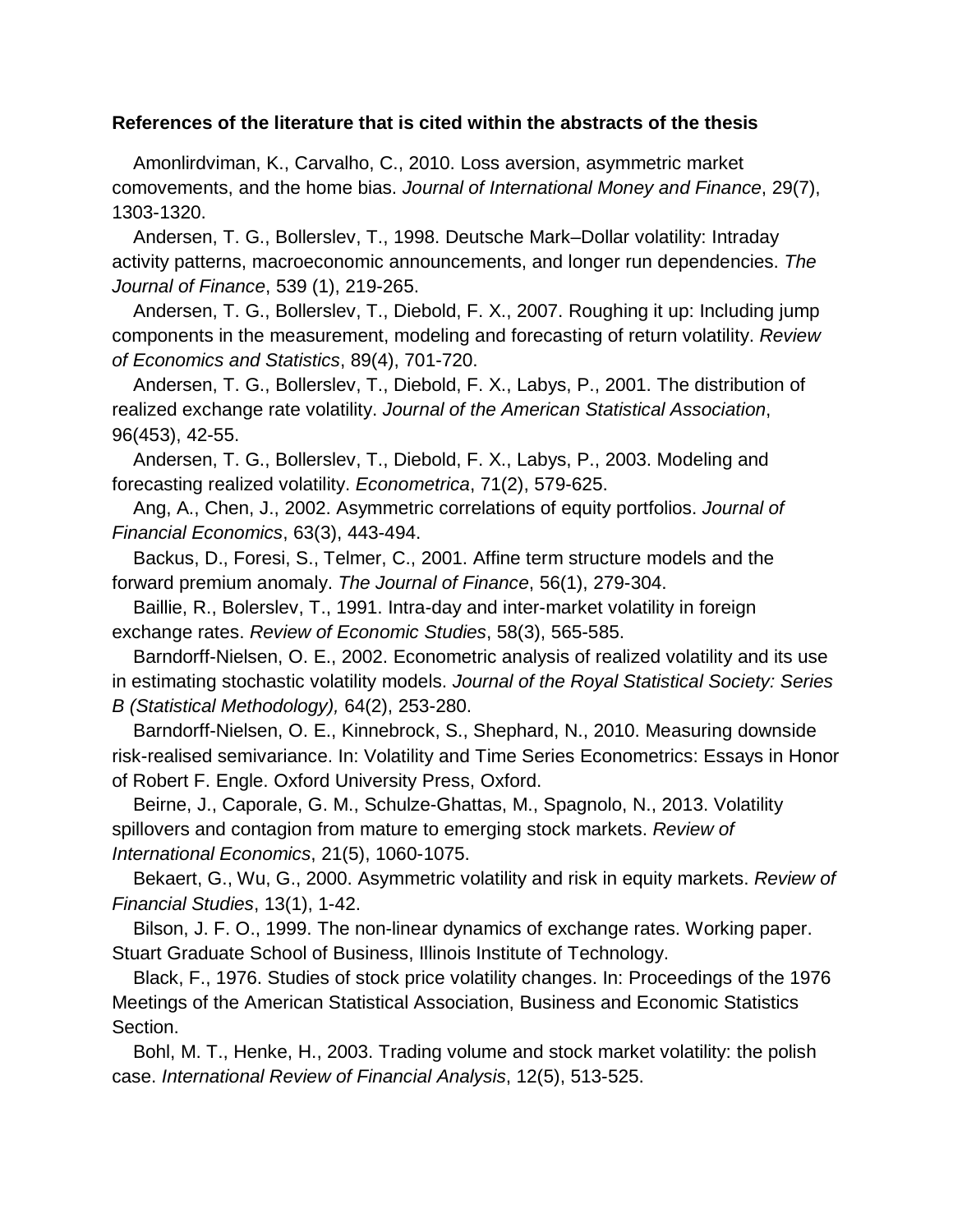Bollerslev, T., 1986. Generalized autoregressive conditional heteroscedasticity. *Journal of Econometrics*, 31(3), 307-327.

 Bollerslev, T., 1987. A conditionally heteroskedastic time series model for speculative prices and rates of return. *The Review of Economics and Statistics*, 69(3), 542-547.

 Braun, P. A., Nelson, D. B., Sunier, A. M., 1995. Good news, bad news, volatility, and betas. *The Journal of Finance*, 50(5), 1575-1603.

 Bubák, V., Žikeš, F., 2009. Distribution and dynamics of Central-European exchange rates: Evidence from intraday data. *Czech Journal of Economics and Finance*, 59(4), 334-359.

 Cai, F., Howorka, E., Wongswan, J., 2008. Informational linkages across trading regions: Evidence from foreign exchange markets. *Journal of International Money and Finance*, 27(8), 1215-1243.

 Cappiello, L., Engle, R. F., Sheppard, K., 2006. Asymmetric Dynamics in the Correlations of Global Equity and Bond Returns. *Journal of Financial Econometrics*, 4(4), 537-572.

 Cheung, Y.-W., 1993. Exchange rate risk premiums. *Journal of International Money and Finance*, 12(2), 182-194.

 Chinn, M. D., 2006. The (partial) rehabilitation of interest rate parity in the floating rate era: Longer horizons, alternative expectations, and emerging markets. *Journal of International Money and Finance*, 25(1), 7-21.

 Christie, A. A., 1982. The stochastic behavior of common stock variances: value, leverage and interest rate effects. *Journal of Financial Economics*, 10(4), 407-432.

 Corsi, F., 2009. A simple approximate long-memory model of realized volatility. *Journal of Financial Econometrics*, 7(2), 174-196.

 Corsi, F., Mittnik, S., Pigorsch, C., Pigorsch, U., 2008. The volatility of realized volatility. *Econometric Reviews*, 27(1-3), 46-78.

 Černý, A., Koblas, M., 2005. Stock market integration and the speed of information transmission: the role of data frequency in cointegration and Granger causality tests. *Journal of International Business and Economics*, 1(1), 110-120.

 de Zwart, G., Markwat, T., Swinkels, L., van Dijk, D., 2009. The economic value of fundamental and technical information in emerging currency markets. *Journal of International Money and Finance*, 28(4), 581-604.

 Diebold, F. X., Yilmaz, K., 2009. Measuring financial asset return and volatility spillovers, with application to global equity markets. *The Economic Journal*, 119(534), 158-171.

 Diebold, F. X., Yilmaz, K., 2012. Better to give than to receive: predictive directional measurement of volatility spillovers. *International Journal of Forecasting*, 28(1), 57-66.

 Engel, C., 1996. The forward discount anomaly and the risk premium: A survey of recent evidence. *Journal of Empirical Finance*, 3(2), 123-191.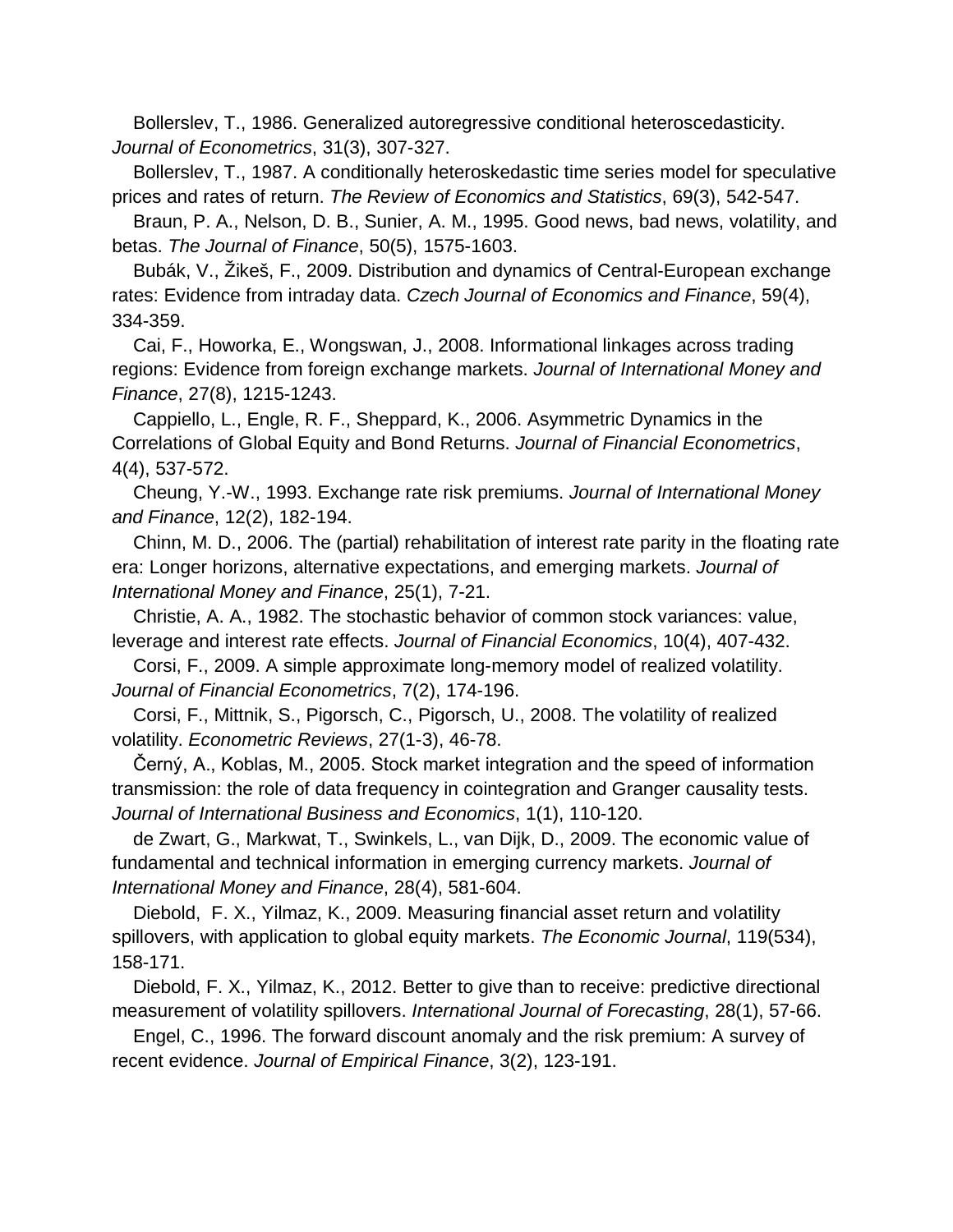Engle, R. F., 1982. Autoregressive conditional heteroskedasticity with estimates of the variance of United Kingdom inflation. *Econometrica*, 50(4), 987-1007.

 Engle, R. F., 2002. Dynamic conditional correlation - A simple class of multivariate GARCH Models. *Journal of Business and Economic Statistics*, 20(3), 339-350.

 Engle, R. F., Gallo, G. M., Velucchi, M., 2009. A MEM-based analysis of volatility spillovers in East Asian financial markets. Working paper No. FIN-08-036. New York University.

 Engle, R. F., Kroner, K., 1995. Multivariate simultaneous generalized ARCH. *Econometric Theory*, 11(1), 122-150.

 Engle, R. F., Lee, G. J., 1999. A permanent and transitory component model of stock return volatility. In: Cointegration, Causality, and Forecasting: A Festschrift in Honor of Clive W. J. Granger. Oxford University Press, Oxford.

 Engle, R. F., Sheppard, K., 2001. Theoretical and empirical properties of dynamic conditional correlation multivariate GARCH. Working paper 8554. NBER.

 Fama, E. F., 1984. Forward and spot exchange rates. *Journal of Monetary Economics*, 14(3), 319-338.

 Fengler, M. R., Gisler, K. I., 2015. A variance spillover analysis without covariances: what do we miss? *Journal of International Money and Finance*, 51(2), 174-195.

 Feunou, B., Jahan-Parvar, M. R., Tédongap, R., 2013. Modeling market downside volatility. *Review of Finance*, 17(1), 443-481.

 French, K. R., Schwert, G. W., Stambaugh, R. F., 1987. Expected stock returns and volatility. *Journal of Financial Economics*, 19(1), 3-29.

 Fujiwara, I.,Takahashi, K., 2012. Asian financial linkage: macro-finance dissonance. *Pacific Economic Review*, 17(1), 136–159.

 Garcia, R., Tsafack, G., 2011. Dependence structure and extreme comovements in international equity and bond markets. Journal of Banking & Finance, 35(8), 1954-1970.

 Garman, M. B., Klass, M. J., 1980. On the estimation of security price volatilities from historical data. *Journal of Business*, 53(1), 67-78.

 Gilmore, C. G., McManus, G. M., 2002. International portfolio diversification: US and Central European equity markets. *Emerging Markets Review*, 3(1), 69-83.

 Gilmore, C. G., McManus, G. M., 2003. Bilateral and multilateral cointegration properties between the German and Central European equity markets. *Studies in Economics and Finance*, 21(1), 40-53.

 Glosten, L. R., Jagannathan, R., Runkle, D. E., 1993. On the relation between the expected value and the volatility of the nominal excess return on stocks. *The Journal of Finance*, 48(5), 1779-1801.

 Golinelli, R., Rovelli, R., 2002. Painless disinflation? Monetary policy rules in Hungary, 1991–1999. *Economics of Transition*, 10(1), 55-91.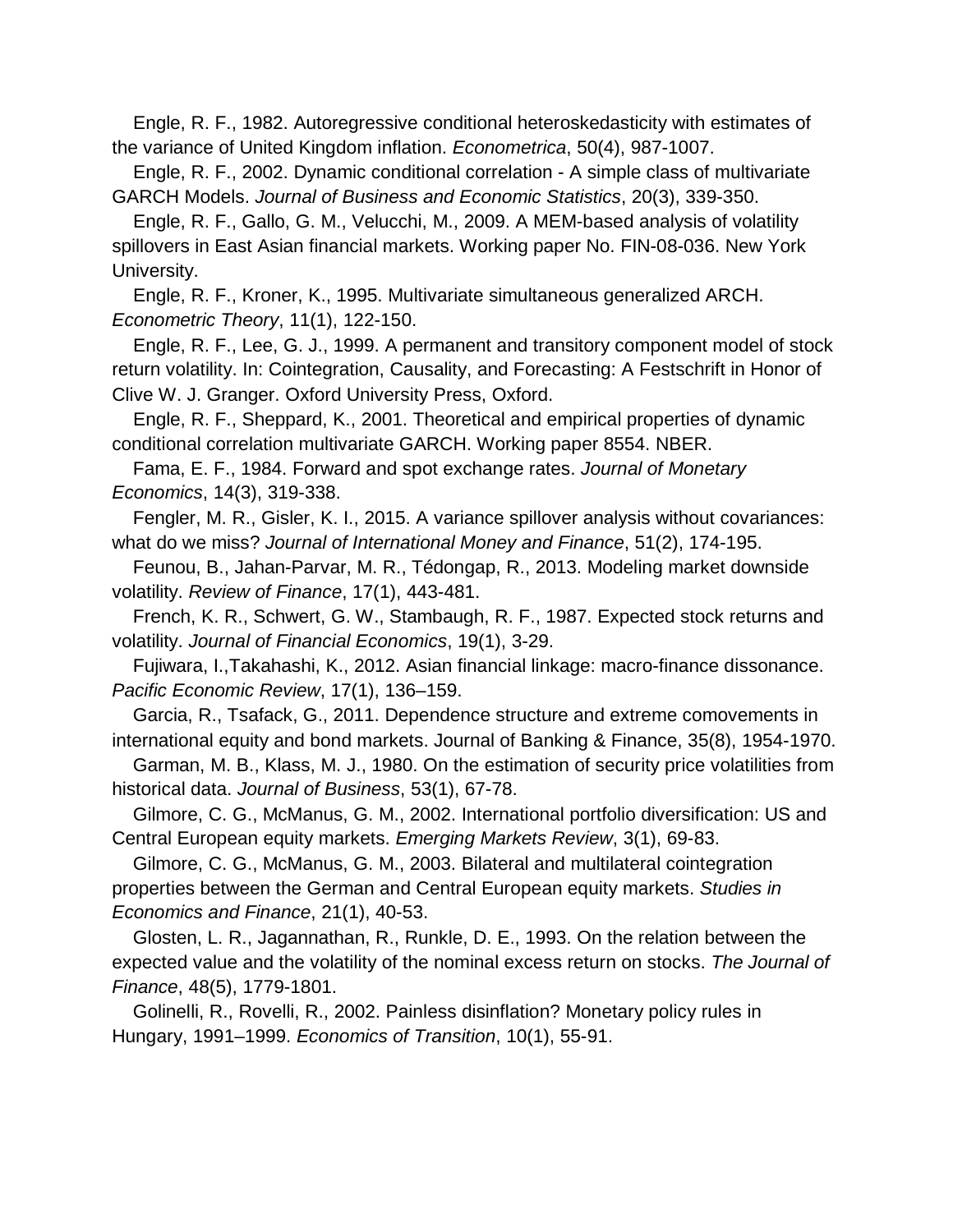Golinelli, R., Rovelli, R., 2005. Monetary policy transmission, interest rate rules and inflation targeting in three transition countries. *Journal of Banking and Finance*, 29(1), 183-201.

 Hallett, A. H., Anthony, M. L., 1997. Exchange rate behavior under the EMS regime: Was there any systematic change? *Journal of International Money and Finance*, 16(4), 537-560.

 Hansen, L. P., Hodrick, R. J., 1980. Forward exchange rates as optimal predictors of future spot rates: An econometric analysis. *Journal of Political Economy*, 88(5), 829- 853.

 Hansen, P. R., Large, J., Lunde, A., 2008. Moving average-based estimators of integrated variance. *Econometric Reviews*, 27(1-3), 79-111.

 Hollifield, B., Yaron, A., 2001. The foreign exchange risk premium: Real and nominal factors. Working paper. Carnegie Mellon University, Graduate School of Industrial Administration.

 Huber, P. J., 1967. The behavior of maximum likelihood estimates under nonstandard conditions. Proceedings of the Fifth Berkeley Symposium on Mathematical Statistics and Probability, Volume 1: Statistics, 221-233.

 Jorion, P., 1995. Predicting volatility in foreign exchange market. *The Journal of Finance*, 50(2), 507-528.

 Jotikasthira, C., Lundblad, C., Ramadorai, T., 2010. Asset fire sales and purchases and the international transmission of financial shocks. AFA 2011 Denver Meetings Paper.

 Kaminski, G., Peruga, R., 1990. Can a time-varying risk premium explain excess returns in the forward market for foreign exchange? *Journal of International Economics*, 28(1-2), 47-70.

 Kanas, A., 2001. Volatility spillovers between stock returns and exchange rate changes: international evidence. *Journal of Business Finance & Accounting*, 27(3), 447- 465.

 Klößner, S., Wagner, S., 2014. Exploring all VAR orderings for calculating spillovers? Yes, we can! A note on Diebold and Yilmaz (2009). *Journal of Applied Econometrics*, 29(1), 172-179.

 Kočenda, E., 1998. Altered Band and Exchange Volatility. *Economics of Transition*, 6(1), 173-181.

 Kočenda, E., Kutan, A. M., Yigit, T. M., 2008. Fiscal convergence in the European Union. *North-American Journal of Economics and Finance*, 19(3), 319-330.

 Koop, G., Pesaran, M. H., Potter, S. M., 1996. Impulse response analysis in nonlinear multivariate models. *Journal of Econometrics*, 74(1), 119-147.

 Koutmos, G., Booth, G. G., 1995. Asymmetric volatility transmission in international stock markets. *Journal of International Money and Finance*, 14(6), 747-762.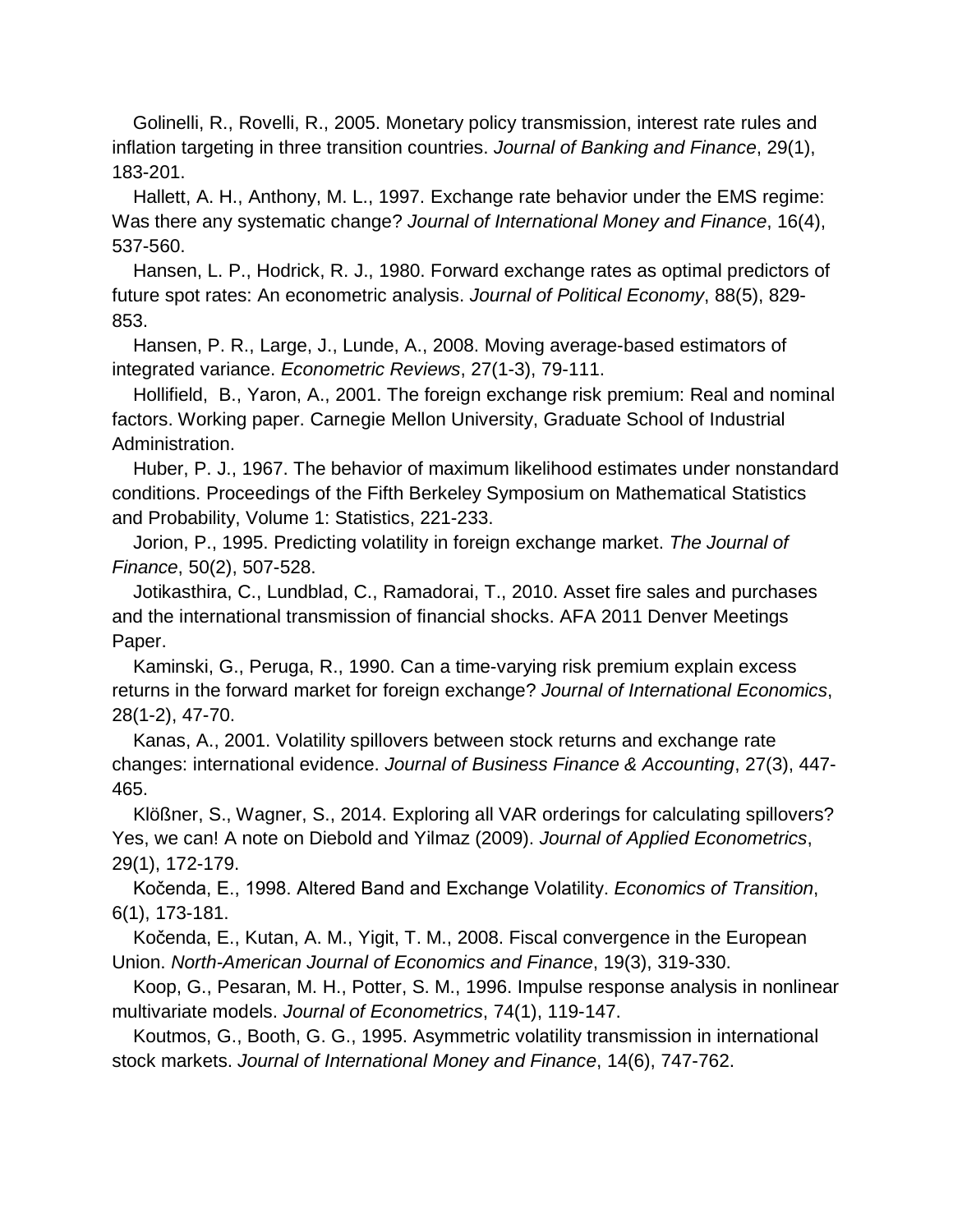Kumar, M., 2013. Returns and volatility spillover between stock prices and exchange rates: Empirical evidence from IBSA countries. *International Journal of Emerging Markets*, 8(2), 108-128.

 Lawrence, C. T., Tits, A. L., 2001. A computationally efficient feasible sequential quadratic programming algorithm. *SIAM Journal of Optimization*, 11(4), 1092-1118.

 Li, Y., Giles, D. E., 2015. Modelling volatility spillover effects between developed stock markets and Asian emerging stock markets. *International Journal of Finance & Economics*, 20(2), 155-177.

 Lin, P.-t., 2013. Examining volatility spillover in Asian REIT markets. *Applied Financial Economics*, 23(22), 1701-1705.

 Longin, F., Solnik, B., 2001. Extreme correlations in international equity markets. *The Journal of Finance*, 56(2), 649-676.

 Lustig, H., Verdelhan, A., 2007. The cross-section of foreign currency risk premia and consumption growth risk. *American Economic Review*, 97(1), 89-117.

 McMillan, D. G., Speight, A. E., 2010. Return and volatility spillovers in three euro exchange rates. *Journal of Economics and Business*, 62(2), 79-93.

 Melvin, M., Melvin, B. P., 2003. The global transmission of volatility in the foreign exchange market. *The Review of Economics and Statistics*, 85(3), 670-679.

 Nelson, D. B., 1991. Conditional heteroskedasticity in asset returns: a new approach. *Econometrica*, 59(2), 347-370.

 Orlowski, L. T., 2004. Exchange rate risk and convergence to the euro. Working paper No. B 25/2004. ZEI.

 Orlowski, L. T., 2005. Monetary convergence of the EU accession countries to the Eurozone: A theoretical framework and policy implications. *Journal of Banking and Finance*, 29(1), 203-225.

 Orlowski, L. T., 2008. Relative inflation-forecast as monetary policy target for convergence to the Euro. *Journal of Policy Modeling*, 30(6), 1061-1081.

 Patton, A. J., Sheppard, K., 2015. Good volatility, bad volatility: signed jumps and the persistence of volatility. *Review of Economics and Statistics*, 97(3), 683-697.

 Pesaran, H. H., Shin, Y., 1998. Generalized impulse response analysis in linear multivariate models. *Economics Letters*, 58(1), 17-29.

 Pindyck, R. S., 1984. Risk, inflation, and the stock market. *The American Economic Review*, 74(3), 334-351.

 Scheicher, M., 2001. The comovements of stock markets in Hungary, Poland and the Czech Republic. *International Journal of Finance & Economics*, 6(1), 27-39.

 Scott, E., Tucker, A., 1988. Predicting currency return variance. *Journal of Banking and Finance*, 13(4), 351-368.

 Segal, G., Shaliastovich, I., Yaron, A., 2015. Good and bad uncertainty: macroeconomic and financial market implications, *Journal of Financial Economics*, 117(2), 369-397.